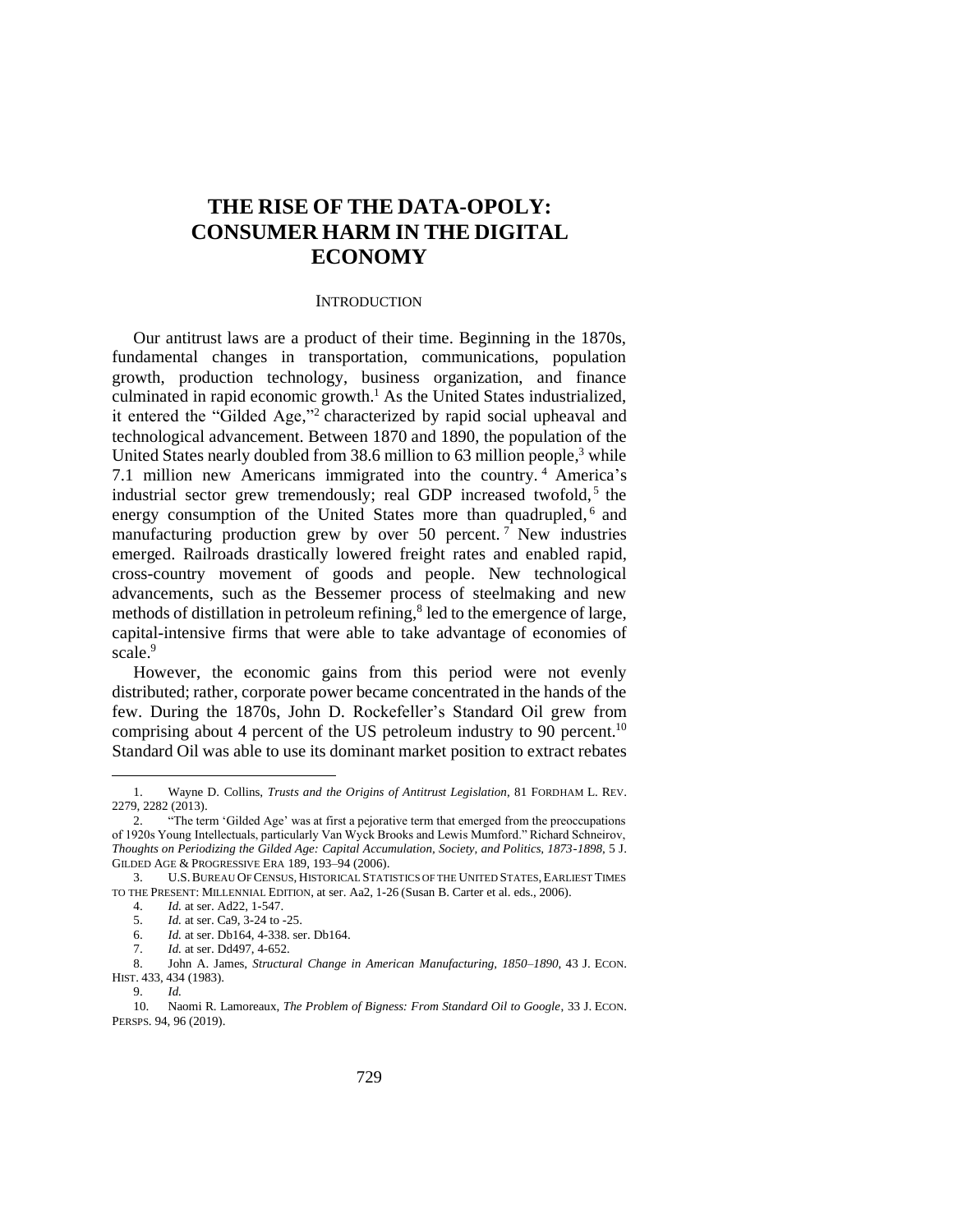from railroads,<sup>11</sup> spend vast sums to defeat political rivals,<sup>12</sup> and exclude competitors from entering the market.<sup>13</sup>

Andrew Carnegie's Steel Company, which was later sold for an enormous sum to J.P. Morgan to create U.S. Steel, $^{14}$  bought out its rivals  $^{15}$ and crushed labor unions. <sup>16</sup> Cornelius Vanderbilt formed his monopoly, New York Central Railroad, by refusing to accept the passengers or freight of his rivals until they agreed to sell their companies to him. <sup>17</sup> Criticizing the excesses of the Gilded Age, Walt Whitman wrote:

In fashionable life, flippancy, tepid amours, weak infidelism, small aims, or no aims at all, only to kill time. In business, (this alldevouring modern word, business,) the one sole object is, by any means, pecuniary gain. The magician's serpent in the fable ate up all the other serpents; and money-making is our magician's serpent, remaining to-day sole master of the field.<sup>18</sup>

In 1890, in response to an alarming concentration of corporate wealth and power, Congress passed the Sherman Antitrust Act,<sup>19</sup> which, generally speaking, targeted attempts at monopolization and other anticompetitive behaviors. <sup>20</sup> Nearly two decades later, in 1914, Congress passed the Clayton

20. The Sherman Act prohibits illegal restraints of trade, monopolization, attempts at monopolization, and conspiracy to monopolize. §§ 1–2*.*

<sup>11.</sup> *Id.* at 97.

<sup>12.</sup> RICHARD WHITE, THE REPUBLIC FOR WHICH IT STANDS: THE UNITED STATES DURING RECONSTRUCTION AND THE GILDED AGE, 1865–1896 (2017).

<sup>13.</sup> Standard Oil Co. of N.J. v. United States, 221 U.S. 1, 75–77 (1911).

<sup>14.</sup> DAVID NASAW, ANDREW CARNEGIE 570–88 (2006).

<sup>15.</sup> *Id.* at 560–80.

<sup>16.</sup> NASAW, *supra* note 14, at 405–27.

<sup>17.</sup> *See generally* T.J. STILES, THE FIRST TYCOON: THE EPIC LIFE OF CORNELIUS VANDERBILT 474–517 (2009).

<sup>18.</sup> WALT WHITMAN, DEMOCRATIC VISTAS 12 (1871).

<sup>19.</sup> Sherman Antitrust Act of 1890, 15 U.S.C. §§ 1–7 (2004). The Act was specifically aimed at the railroad industry and Standard Oil, the latter of which dominated the petroleum industry. Richard B. McDermott, *History and Identity of the Relevant Antitrust Statutes*, 5 TULSA L.J. 265, 267 (1968). Senator John Sherman, on the floor of the Senate discussing the Act, said, quoting Senator George,

These trusts and combinations are great wrongs to the people. They have invaded many of the most important branches of business. They operate with a double-edged sword. They increase beyond reason the cost of the necessaries of life and business and they decrease the cost of the raw material, the farm products of the country. They regulate prices at their will, depress the price of what they buy and increase the price of what they sell. They aggregate to themselves great, enormous wealth by extortion which makes the people poor. Then, making this extorted wealth the means of further extortion from their unfortunate victims, the people of the United States, they pursue . . . their ceaseless round of peculation under the law, till they are fast producing that condition in our people in which the great mass of them are the servitors of those who have this aggregated wealth at their command.

<sup>21</sup> CONG. REC. 2461 (1890).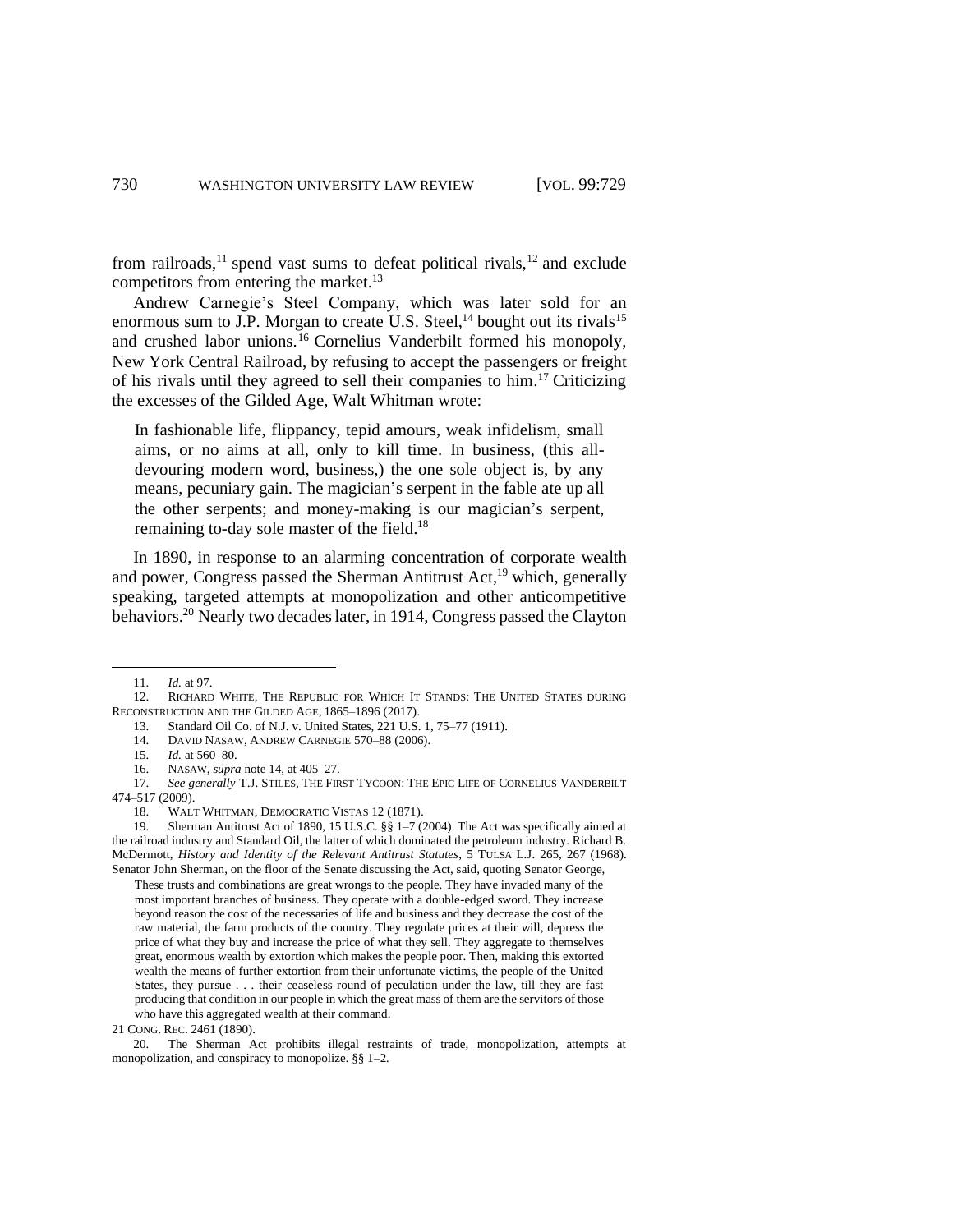Antitrust Act to further prohibit anticompetitive practices,<sup>21</sup> as well as the Federal Trade Commission Act, which established the titular agency to enforce violations of antitrust laws. <sup>22</sup> In the decades that followed, the federal docket saw numerous lawsuits challenging the monopolies of the Gilded Age,  $^{23}$  many of which resulted in the dissolution of trusts or otherwise diminished unlawfully amalgamated corporate power. Congress later amended these acts by passing the Robinson-Patman  $Act<sub>1</sub><sup>24</sup>$  the Miller-Tydings Act, <sup>25</sup> the Celler-Kefauver Act, <sup>26</sup> and the Hart-Scott-Rodino Antitrust Improvements Act.<sup>27</sup> However, no significant antitrust legislation has been enacted since 1964.

While the times have changed, antitrust law has not. The monopolies of the twenty-first century are not railroads, oil producers, or steel manufacturers, but multinational technology companies: Amazon, Apple, Facebook and Google, often collectively referred to as "Big Tech."<sup>28</sup> However, while the technology monopolies of the twenty-first century look very different from the monopolies of the Gilded Age, America's antitrust

<sup>21.</sup> Clayton Antitrust Act of 1914, 15 U.S.C. §§ 12–27, 29 U.S.C. §§ 52–53. The Clayton Act restricts price discrimination, discrimination in services or facilities, discrimination in rebates, discounts, and advertising service charges, underselling, price fixing, exclusive dealings, tying arrangements, anticompetitive mergers and acquisitions, and interlocking directorates and officers.

<sup>22.</sup> Federal Trade Commission Act, 15 U.S.C. §§ 41–58.

Under this Act, as amended, the Commission is empowered, among other things, to (a) prevent unfair methods of competition and unfair or deceptive acts or practices in or affecting commerce; (b) seek monetary redress and other relief for conduct injurious to consumers; (c) prescribe rules defining with specificity acts or practices that are unfair or deceptive, and establishing requirements designed to prevent such acts or practices; (d) gather and compile information and conduct investigations relating to the organization, business, practices, and management of entities engaged in commerce; and (e) make reports and legislative recommendations to Congress and the public.

*Statutes Enforced or Administered by the Commission*, FED. TRADE COMM'N, https://www.ftc.gov/enforcement/statutes [https://perma.cc/GZ86-VNHR].

<sup>23.</sup> *See, e.g.*, Standard Oil Co. of N.J. v. United States, 221 U.S. 1 (1911) (holding that Standard Oil was guilty of monopolization in violation of the Sherman Antitrust Act, and ordering that Standard Oil be divided into several distinct firms); United States v. Am. Tobacco Co., 221 U.S. 106 (1911) (holding that the American Tobacco Company violated the Sherman Antitrust Act, and ordering the breakup of the American Tobacco Company); N. Sec. Co. v. United States, 193 U.S. 197 (1904) (overturning the merger of the Great Northern and Northern Pacific railroad companies); United States v. Joint Traffic Ass'n, 171 U.S. 505 (1898) (finding a violation of the Sherman Antitrust Act); United States v. Trans-Mo. Freight Ass'n, 166 U.S. 290 (1897) (holding that the Sherman Antitrust Act applied to railroads, and that the Trans-Missouri Freight Association violated the Sherman Antitrust Act).

<sup>24.</sup> Robinson-Patman Act of 1936, ch. 592, 49 Stat. 1526 (codified at 15 U.S.C. §§ 13–13b, 21a). 25. Miller-Tydings Act, ch. 690, tit. VIII, 50 Stat. 693 (1937) (repealed 1975).

<sup>25.</sup> Miller-Tydings Act, ch. 690, tit. VIII, 50 Stat. 693 (1937) (repealed 1975).

<sup>26.</sup> Celler-Kefauver Anti-Merger Act, P.L. 81-899, 64 Stat. 1125 (1950) (codified at 15 U.S.C. §§ 18, 21).

<sup>27.</sup> Hart-Scott-Rodino Antitrust Improvements Act, Pub. L. 94–435, 90 Stat. 1383 (1976) (codified at 15 U.S.C. § 18a).

<sup>28.</sup> "As of September 2020, the combined valuation of these platforms is more than \$5 trillion more than a third of the value of the S&P 100." MAJ. STAFF SUBCOMM. ON ANTITRUST, COM. AND ADMIN. L., 116TH CONG., INVESTIGATION OF COMPETITION IN DIGIT. MKTS. 10 (Comm. Print 2020) [hereinafter INVESTIGATION OF COMPETITION].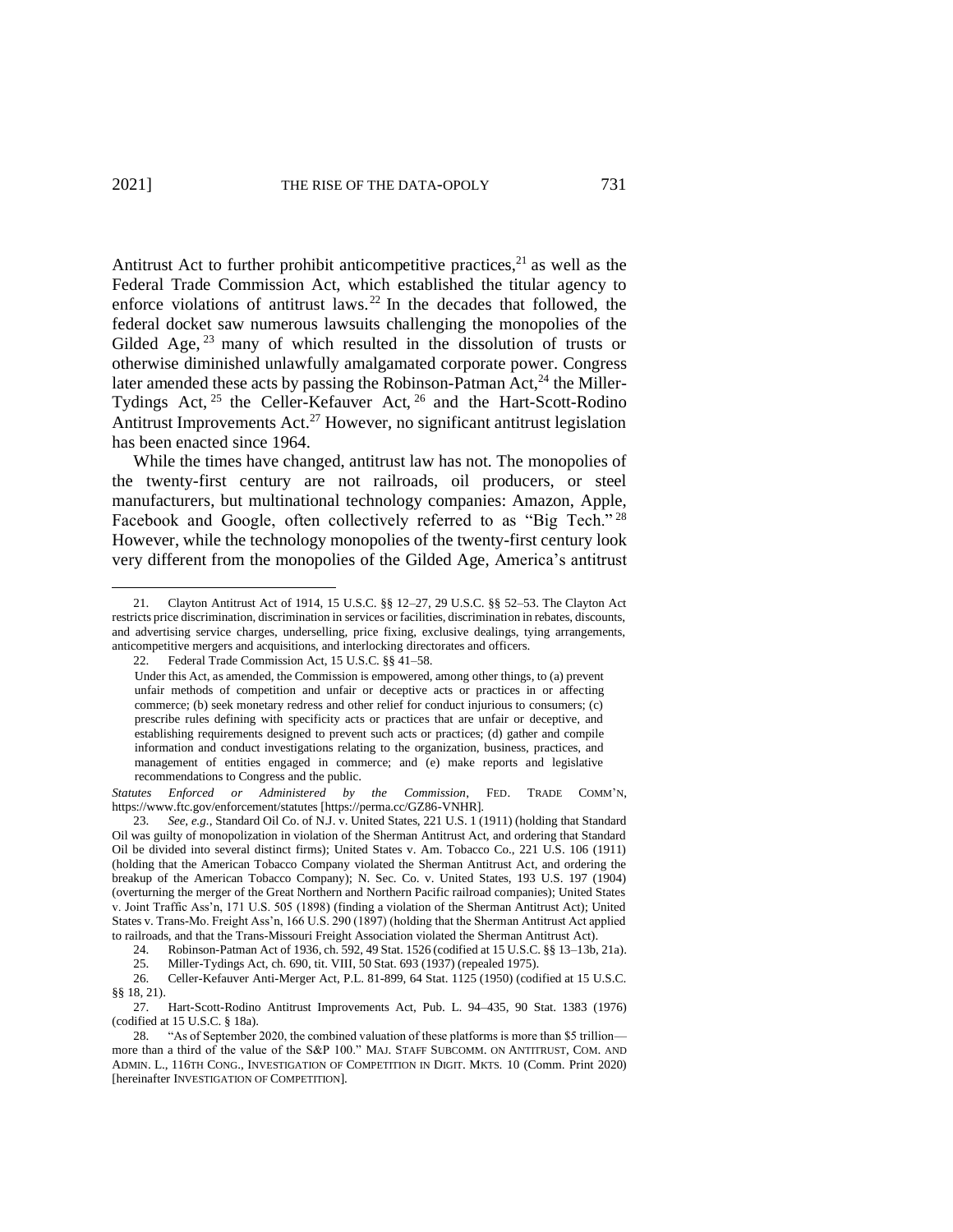framework remains mired in the past. Unsurprisingly, the Sherman Antitrust Act and the Clayton Antitrust Act, which continue to form the backbone of American antitrust regulation, have proven inadequate for preventing the emergence of, or otherwise regulating, today's monopolies; these technology companies, sometimes dubbed "data-opolies" on account of the massive amounts of data they are able to collect, are able to engage in anticompetitive conduct, including leveraging their monopoly power to exclude competitors from market entry and acquiring would-be market entrants. The rise of the data-opoly has also harmed consumers by reducing consumer choice, diminishing product innovation, and eroding user privacy. <sup>29</sup> However, the traditional antitrust framework, and its focus on price-related consumer harm, has failed to account for the economics of the data economy where users pay not with dollars, but with data.

In Part I, this Note will consider the history of antitrust regulation in this country, from the Gilded Age to the twenty-first century. Part II will provide a brief overview of the classical antitrust framework. In Part III, this Note will illustrate how the conceptual shortcomings of the classical antitrust framework have facilitated the emergence of data-opolies. Part IV will analyze proposals and potential solutions to the data-opoly problem, and propose a focus on data, the underlying commodity which has enabled the rise of the data-opoly. Part V of this Note will consider other similar measures, including state laws, the current European privacy framework, and several pieces of legislation pending in various state legislatures. Finally, in Part VI, this Note will suggest implementing a privacy regime focused the rights of individuals in their data, which would have the effect of providing an effective remedy to the data-opoly problem from outside the antitrust regulatory framework.

## I. ANTITRUST REGULATION

The regulatory framework for antitrust law comes from a variety of statutes passed between 1890 and 1964. In 1890, Congress passed the Sherman Antitrust Act,<sup>30</sup> which prohibited contracts, combinations, or conspiracy in restraint of interstate or international trade, <sup>31</sup> outlawed monopolizing, attempting to monopolize, or conspiring to monopolize, 32 and tasked the Department of Justice with the duty to institute proceedings in equity to prevent and restrain such violations, including by injunctive

<sup>29.</sup> *Id.* at 12.

<sup>30.</sup> Sherman Antitrust Act of 1890, 15 U.S.C. §§ 1–7.

<sup>31.</sup> § 1.

<sup>32.</sup> § 2.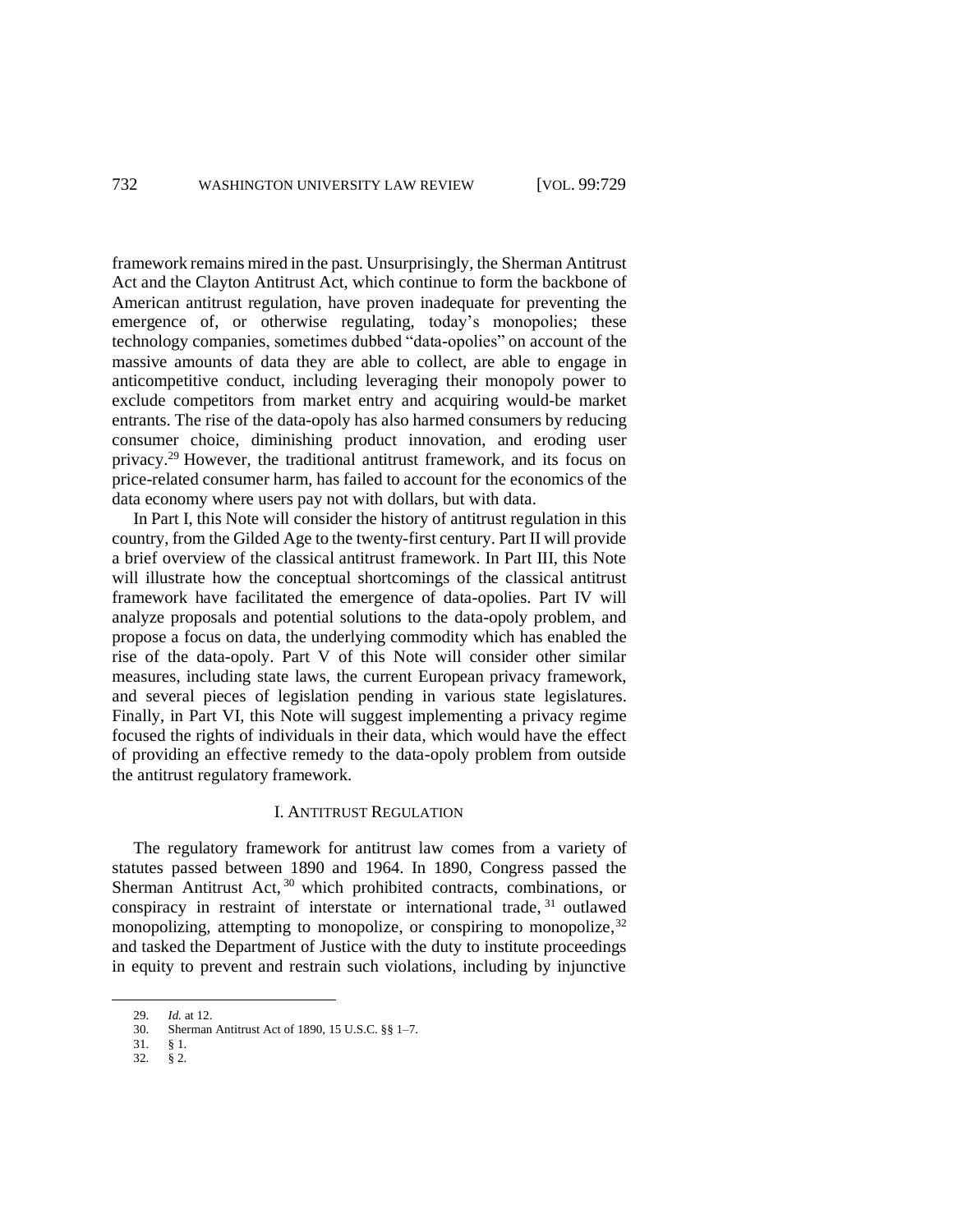relief.<sup>33</sup> Within the meaning the Sherman Act, unlawful restraints of trade can include horizontal restraints such as price fixing,<sup>34</sup> market allocation,<sup>35</sup> and concerted refusals to deal,  $36$  as well as vertical restraints such as tying.  $37$ Monopolization and attempted monopolization offenses require anticompetitive behavior. In order to demonstrate anticompetitive behavior under the Sherman Act, a plaintiff must show "that (1) defendant has, and exercises, such overwhelming strength in the [relevant] market that it controls that market, (2) this strength excludes some potential, and limits some actual, competition, and (3) this strength is not attributable solely to defendant's ability, economies of scale, research, natural advantages, and adaptation to inevitable economic laws."<sup>38</sup>

In 1914, the Clayton Antitrust Act expanded antitrust regulation to prohibit predatory pricing, <sup>39</sup> to prohibit sales and leases contingent on the purchaser or lessee refusing to deal with competitors of the seller or lessor,<sup>40</sup> and to prohibit anticompetitive mergers and acquisitions,<sup>41</sup> as well as to provide for a right of action for damages by individuals, <sup>42</sup> and for injunctive relief by individuals and the federal government.<sup>43</sup> The 1914 Federal Trade Commission Act established the Federal Trade Commission (FTC), an administrative body tasked with enforcing antitrust laws.<sup>44</sup> The FTC was statutorily authorized to conduct its own investigations, although enforcement required an Article III Court.<sup>45</sup> The act also substantively

<sup>33.</sup> § 4.

<sup>34.</sup> *See, e.g.*, United States v. Socony-Vacuum Oil Co., 310 U.S. 150, 223–24 (1940) ("Under the Sherman Act a combination formed for the purpose and with the effect of raising, depressing, fixing, pegging, or stabilizing the price of a commodity in interstate or foreign commerce is illegal per se. . . . Proof that a combination was formed for the purpose of fixing prices and that it caused them to be fixed or contributed to that result is proof of the completion of a price-fixing conspiracy under § 1 of the Act.").

<sup>35.</sup> *See*, *e.g.*, United States v. Addyston Pipe & Steel Co., 85 F. 271, 277 (6th Cir. 1898), *aff'd as modified*, 175 U.S. 211 (1899).

<sup>36.</sup> Nw. Wholesale Stationers, Inc. v. Pac. Stationery & Co., 472 U.S. 284, 294 (1985) (recognizing that "joint efforts by a firm or firms to disadvantage competitors by 'either directly denying or persuading or coercing suppliers or customers to deny relationships the competitors need in the competitive struggle'" is per se illegal); Klor's, Inc. v. Broadway-Hale Stores, Inc., 359 U.S. 207, 212 (1959) ("Group boycotts, or concerted refusals by traders to deal with other traders, have long been held to be in the forbidden category.").

<sup>37.</sup> Eastman Kodak Co. v. Image Tech. Servs., Inc., 504 U.S. 451, 461 (1992) (defining when tying arrangements violate 15 U.S.C. § 1).

<sup>38.</sup> United States v. United Shoe Mach. Corp., 110 F. Supp. 295, 343 (D. Mass. 1953), *aff'd*, 347 U.S. 521 (1954); *see also* Jacobs v. Tempur-Pedic Int'l, Inc., 626 F.3d 1327, 1339 (11th Cir. 2010) (setting standard for motion to dismiss in antitrust cases).

<sup>39.</sup> 15 U.S.C. § 13.

<sup>40.</sup> § 14.

<sup>41. § 18.&</sup>lt;br>42. § 15.

 $§ 15.$ 

<sup>43.</sup> §§ 25–26.

<sup>44.</sup> Federal Trade Commission Act, 15 U.S.C. §§ 41–58.

<sup>45.</sup> § 45.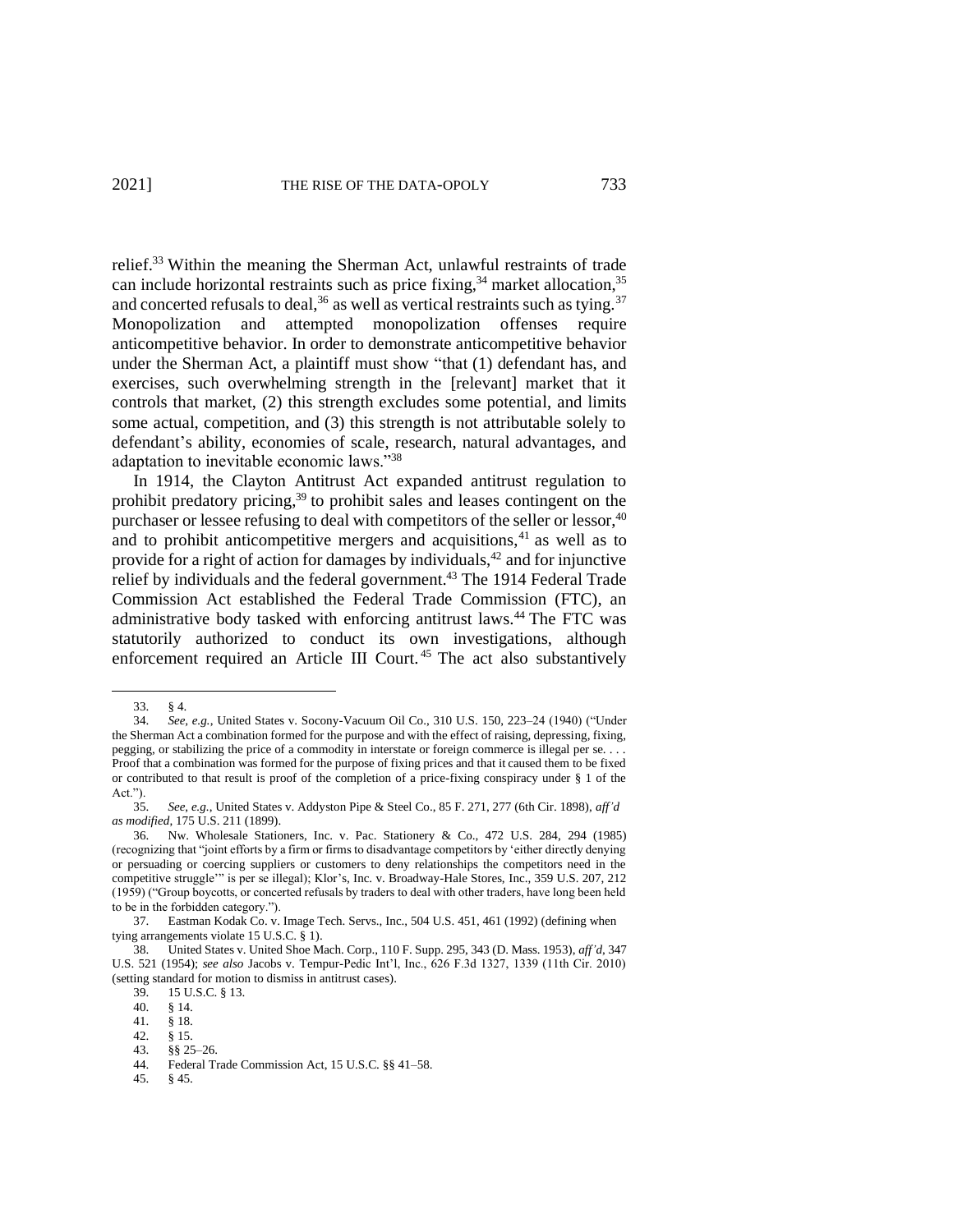expanded antitrust laws by prohibiting unfair methods of competition and unfair or deceptive acts or practices. 46

The Robinson-Patman Act of 1936<sup>47</sup> amended the Clayton Antitrust Act to redefine price discrimination and address other discriminatory practices,<sup>48</sup> to criminalize certain offenses in the Clayton Antitrust Act,<sup>49</sup> and to prohibit sales at unreasonably low prices.<sup>50</sup> The Miller-Tyding Act of 1937 amended Section 1 of the Sherman Act to provide an exception for fair trade agreements,<sup>51</sup> and although this provision limited the efficacy of the Sherman Act,  $52$  this provision was narrowly construed by the Supreme Court,<sup>53</sup> and later repealed.<sup>54</sup> The Celler-Kefauver Act, passed by Congress in 1950, amended the Clayton Antitrust Act to expand its prohibitions against mergers and acquisitions so as to include in its scope both vertical and horizontal mergers and acquisitions which could limit competition.<sup>55</sup> The Hart-Scott-Rodino Antitrust Improvements Act of 1976 strengthened antitrust law by requiring parties undergoing mergers to file with the Federal Trade Commission and Department of Justice to determine whether those mergers would violate antitrust laws.<sup>56</sup>

## II. CLASSICAL ANTITRUST THEORY

While the American economy has changed dramatically since these laws were originally enacted, the core statutory framework has remained substantially the same. Furthermore, while the antitrust laws were originally interpreted broadly, <sup>57</sup> subsequent trends and developments in the

<sup>46.</sup> § 45(a).

<sup>47.</sup> Robinson-Patman Act, P.L. No. 74-692, 49 Stat. 1526 (1936) (codified at 15 U.S.C. §§ 13– 13b, 21a). This Act was actually a consolidation of the Robinson-Patman Bill with the Borah-Van Nuys Bill. 80 CONG. REC. 6,323–38 (1936).

<sup>48.</sup> § 13.

<sup>49.</sup> § 13a.

<sup>50.</sup> *Id.*

<sup>51.</sup> Miller-Tydings Act, ch. 690, tit. VIII, 50 Stat. 693 (1937) (repealed 1975).

<sup>52.</sup> McDermott, *supra* note 19, at 277.

<sup>53.</sup> Schwegmann Bros. v. Calvert Distillers Corp, 341 U.S. 384 (1951) (holding that the Miller-Tydings exemption only applied to the contracting parties of a fair-trade agreement).

<sup>54.</sup> Consumer Goods Pricing Act of 1975, Pub. L. No. 94-145, 89 Stat. 801.

<sup>55.</sup> Celler-Kefauver Act, Pub. L. No. 81-899, 64 Stat. 1125 (1950) (codified at 15 U.S.C. §§ 18, 21).

<sup>56.</sup> Hart-Scott-Rodino Antitrust Improvements Act, Pub. L. No. 94-435, 90 Stat. 1383 (1976) (codified at 15 U.S.C. § 18a).

<sup>57.</sup> *See, e.g.*, United States v. Trans-Mo. Freight Ass'n, 166 U.S. 290 (1897) (interpreting the Sherman Act to reach all restraints of trade, not just unreasonable ones). *Compare* Brown Shoe Co. v. United States, 370 U.S. 294 (1912) (finding that a proposed merger might substantially lessen competition, despite the post-merger market share being less than 10 percent) *with* United States v. Phila. Nat'l Bank, 374 U.S. 321 (1963) (establishing a post-merger market share as 30 percent as a rough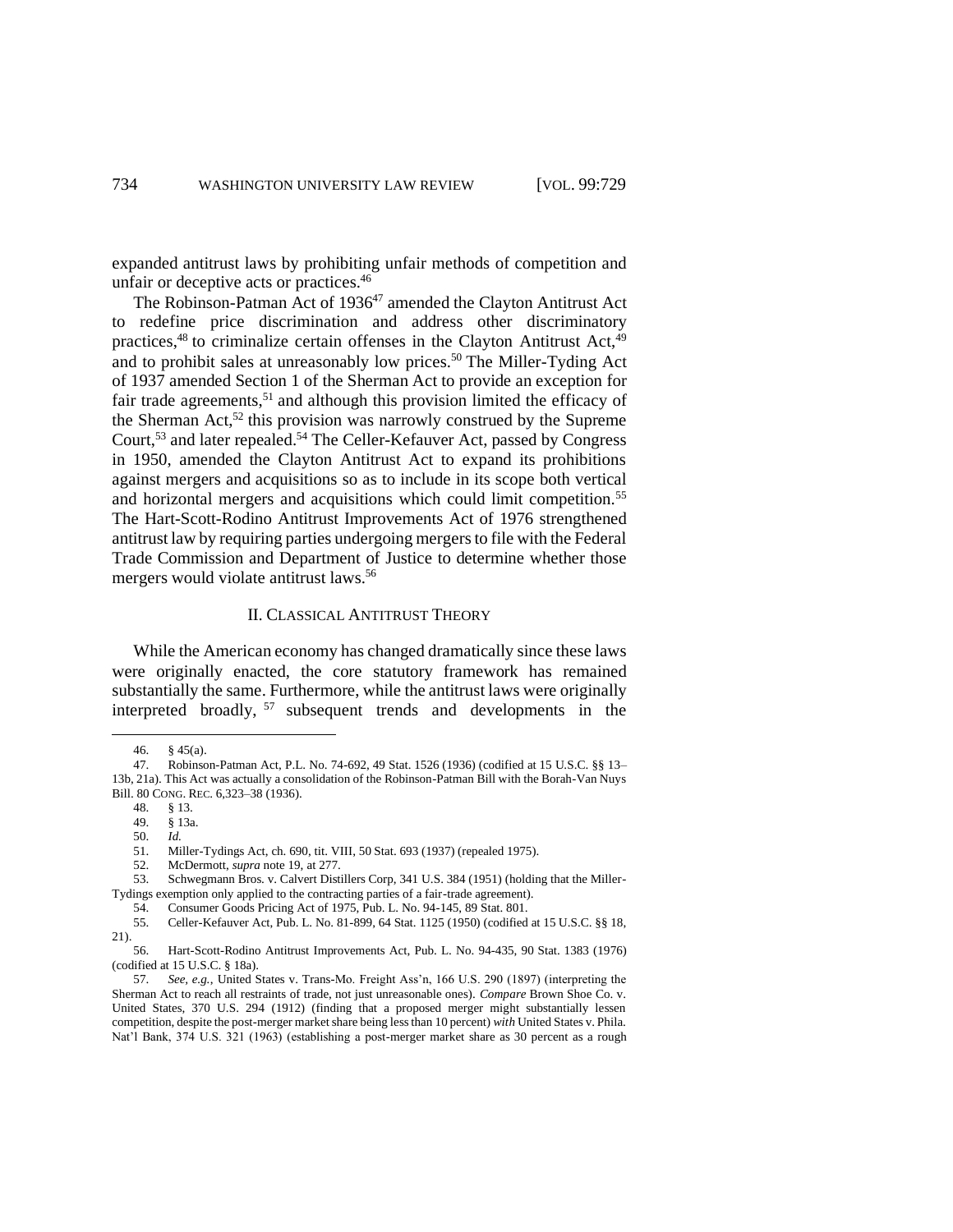enforcement of antitrust laws have significantly diminished their reach. First, the Courts have narrowly interpreted the goals of antitrust laws by applying a "consumer welfare" focus, which emphasizes not the effect on the market as a whole but rather the prices ultimately paid by consumers. Second, courts have taken the view that underenforcement is preferable to overenforcement, <sup>58</sup> a position at odds with the legislative intent of the antitrust laws.<sup>59</sup> Third, enforcement of the antitrust laws has been split between the Federal Trade Commission and the Department of Justice, who have contributed to the underenforcement problem by interpreting their legal authorities narrowly and by being overly permissive towards market power.<sup>60</sup>

### *A. The Chicago School*

The narrow consumer welfare standard, as well as the intellectual roots of much of modern antitrust jurisprudence, can be traced back to the Chicago School, specifically to the scholarship of Robert Bork.<sup>61</sup> In his foundational *The Antitrust Paradox*, <sup>62</sup> Bork identified three principal critiques of the U.S. antitrust regime.<sup>63</sup> First, he argued that it was incorrect for courts to try to foster an egalitarian business environment, and that instead courts should only intervene when challenged conduct decreased economic efficiency. <sup>64</sup> Second, Bork argued that antitrust enforcement should focus on consumer welfare, and only intervene to ban collusive

benchmark for raising an inference of anticompetitive effects); *compare* United States v. Aluminum Co. of Am., 148 F.2d 416 (2d. Cir. 1945) (recognizing a price squeeze as a theory of antitrust liability) *with* Pac. Bell Tel. Co. v. Linkline Commc'ns, Inc., 555 U.S. 438 (2009) (applying a neoclassical framework to reject price squeezes as a basis for antitrust liability).

<sup>58.</sup> *See* Verizon Commc'ns, Inc. v. Law Offices of Curtis V. Trinko, LLP, 540 U.S. 398, 414 (2004) ("Mistaken inferences and the resulting false condemnations 'are especially costly, because they chill the very conduct the antitrust laws are designed to protect.'") (citation omitted).

<sup>59.</sup> INVESTIGATION OF COMPETITION, *supra* note 28, at 393. *See also* Christopher Grandy, *Original Intent and the Sherman Antitrust Act: A Re-examination of the Consumer-Welfare Hypothesis*, 53 J. ECON. HIST. 359 (1993) (analyzing several competition interpretations of legislative intent).

<sup>60.</sup> *Id.* For example, in the recent T-Mobile–Sprint merger, Makan Delrahim, the Assistant Attorney General for the Antitrust Division of the Department of Justice, worked behind the scenes to facilitate the merger by connecting executives and providing instructions for lobbying legislators. Katie Benner & Cecilia Kang, *How a Top Antitrust Official Helped T-Mobile and Sprint Merge*, N.Y. TIMES (Feb. 11, 2020), https://www.nytimes.com/2019/12/19/technology/sprint-t-mobile-merger-antitrustofficial.html [https://perma.cc/5FBM-NL85].

<sup>61.</sup> Many contemporary antitrust scholars are highly critical of Bork's scholarship (and influence in the judiciary). *See, e.g.*, Christopher R. Leslie, *Antitrust Made (Too) Simple*, 79 ANTITRUST L.J. 917 (2014). However, I discuss Bork not to assess his arguments on the merits but to illustrate his influence in antitrust jurisprudence. As such, a thorough analysis of Bork's work is beyond the scope of this Note.

<sup>62.</sup> ROBERT H. BORK, THE ANTITRUST PARADOX: A POLICY AT WAR WITH ITSELF (1978).

<sup>63.</sup> William E. Kovacic, *The Chicago Obsession in the Interpretation of US Antitrust History*, 87 U. CHI. L. REV. 459, 471 (2020) [hereinafter Kovacic, *The Chicago Obsession*].

<sup>64.</sup> BORK, *supra* note 62, at 55–66.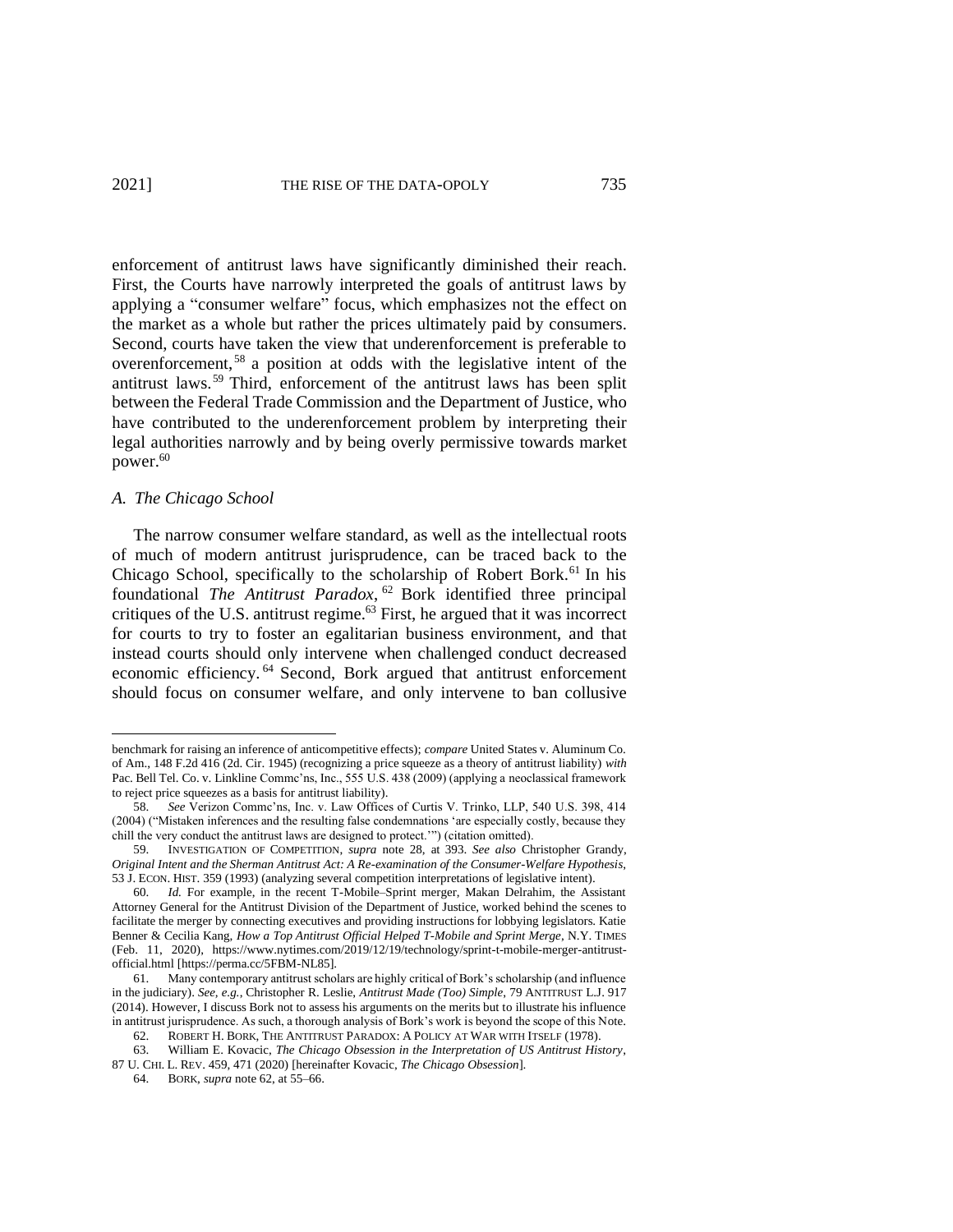arrangements among direct rivals, horizontal mergers which would leave three or fewer firms in a relevant market, and business efforts to misuse government regulatory processes to forestall competitors. <sup>65</sup> Third, Bork criticized the antitrust establishment, including Congress, the Federal Trade Commission, the Department of Justice, and the federal judiciary, and argued that judges incorrectly considered externalities while overlooking economic justifications. <sup>66</sup> Bork even went so far as to encourage judges to ignore antitrust legislation that conflicted with his economic efficiency centered framework.<sup>67</sup>

The influence of the Chicago School was not confined to the ivory tower of academia; it significantly shaped the federal courts' antitrust jurisprudence. <sup>68</sup> In the 1986 decision *Matsushita Electric Industrial Co. v.*  Zenith Radio Corp.,<sup>69</sup> for instance, the Supreme Court directly cited Bork's *Antitrust Paradox*. <sup>70</sup> He has been directly quoted by regulatory agencies, such as the FTC, $71$  which in 1982 endorsed an analytical framework similar to Bork's. <sup>72</sup> Federal judges often cite Bork, <sup>73</sup> and his influence has had the

<sup>65.</sup> *Id.* at 405–07 ("The only goal that should guide interpretation of the antitrust laws is the welfare of consumers . . . In judging consumer welfare, productive efficiency, the single most important factor contributing to that welfare, must be given due weight along with allocative efficiency.").

<sup>66.</sup> *Id.* at 164–75, 280–309, 365–81, 419–20.

<sup>67.</sup> *Id.* at 409–10; Leonard Orland, *The Paradox in Bork's* Antitrust Paradox, 9 CARDOZO L. REV. 115, 121–22 (1987) ("With a bold assertion of judicial intervention, Professor Bork urges that if Congress passes antitrust legislation which does not pass the 'efficiency' litmus test, the Supreme Court should refuse to enforce the legislation.").

<sup>68.</sup> *See, e.g.*, Brooke Grp. Ltd. v. Brown & Williamson Tobacco Corp., 509 U.S. 209, 222–24 (1993) (requiring both pricing below cost and a dangerous probability of recoupment for predatory pricing claims); Matsushita Elec. Indus. Corp. v. Zenith Radio Corp., 475 U.S. 574, 589 (1985) (adopting Bork's view that predatory pricing is rare because "the success of [predatory pricing] schemes is inherently uncertain: the short-run loss is definite, but the long-run gain depends on successfully neutralizing the competition"); Nw. Wholesale Stationers, Inc. v. Pac. Stationery & Printing Co., 472 U.S. 284 (1985); Continental T.V., Inc. v. GTE Sylvania, Inc., 433 U.S. 36 (1977); *In re* Echlin Mfg. Co., 105 F.T.C. 410, 486–87 (1985) (adopting Bork's view that that ease of entry should lead to a finding of legality); United States v. Waste Mgmt., Inc, 743 F.2d 976, 983 (2d Cir. 1984).

<sup>69.</sup> *Matsushita Elec. Indus. Corp.*, 475 U.S. at 574.

<sup>70.</sup> *Id.* at 589. *See also Waste Mgmt., Inc.*, 743 F.2d at 983 (citing BORK, *supra* note 62, at 222)*.*

<sup>71.</sup> *See e.g.*, Detroit Auto Dealers Ass'n, Inc. v. FTC, 955 F.2d 457, 470 (6th Cir. 1992).

<sup>72.</sup> William E. Kovacic, The Antitrust Paradox *Revisited: Robert Bork and the Transformation of Modern Antitrust Policy*, 36 WAYNE L. REV. 1413, 1453 (1990) [hereinafter Kovacic, *Revisited*](citing FED. TRADE COMM'N, STATEMENT OF FEDERAL TRADE COMMISSION CONCERNING HORIZONTAL MERGERS, *reprinted in* 4 Trade Reg. Rep. (CCH) ¶ 13,200 (1982)).

<sup>73.</sup> Professor Christopher R. Leslie argues that the enduring appeal of Bork's argument is that it "present[s] a judge-friendly theory of economics that allowed judges to dismiss antitrust cases quickly," which assumes that barriers to entry do not exist, "mak[ing] federal judges' lives a lot easier because they do not have to worry about efficient rivals being illegally excluded from the market because if the rival were efficient, by definition, according to Bork, it would be able to compete." Leslie, *supra* note 61, at 934.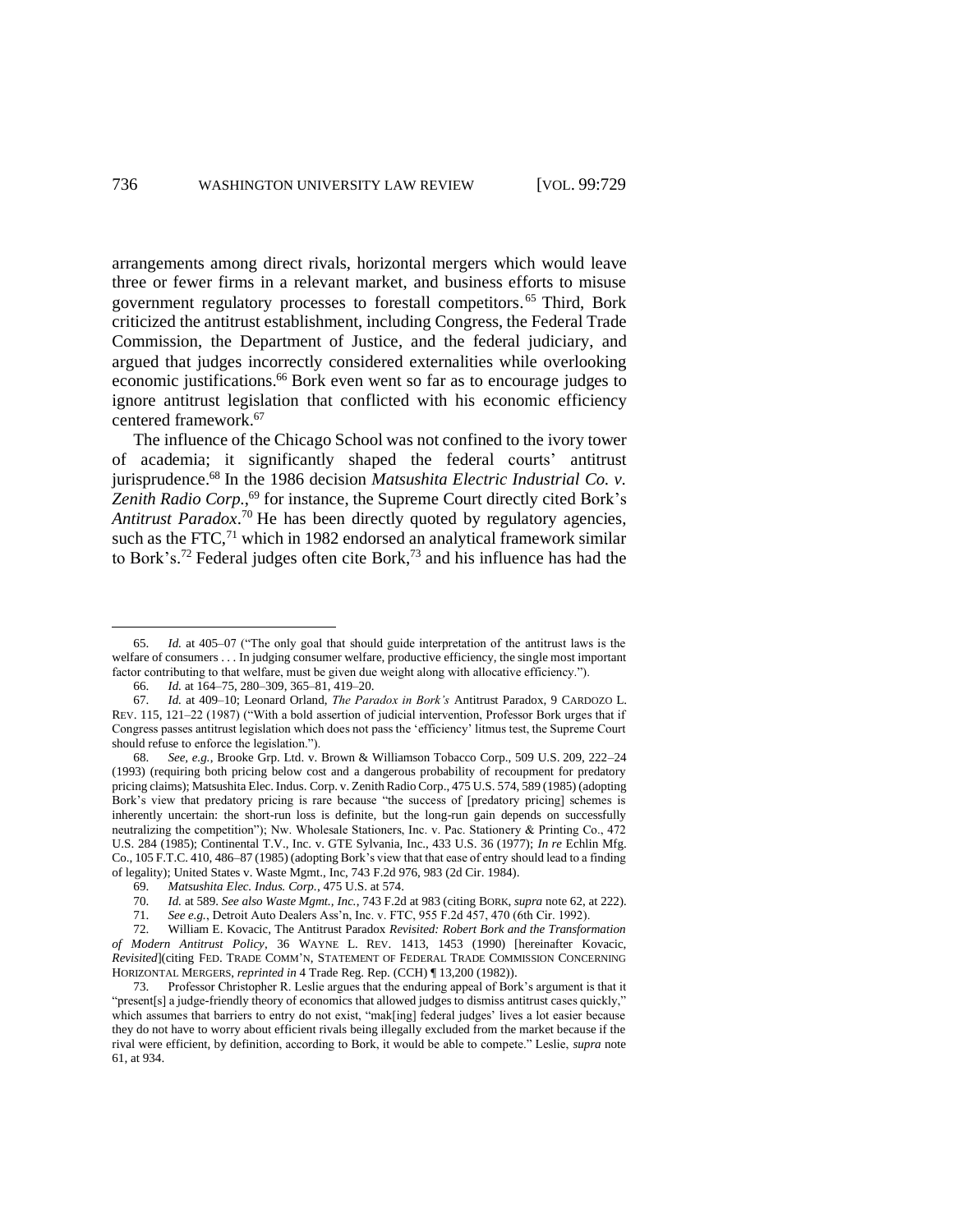effect of creating a presumption among federal judges that concerns other than economic efficiency should be ignored by the courts.<sup>74</sup>

## *B. The Harvard School*

Although the influence of the Chicago School is notable, an analysis of the intellectual underpinnings of modern antitrust jurisprudence would be incomplete without analyzing the influence of the significant contributions made by the Harvard School.<sup>75</sup> Under the stewardship of Professors Phillip Areeda and Donald Turner, who authored the seminal treatise *Antitrust*  Law,<sup>76</sup> the Harvard School, like Bork, thought that courts and government agencies should eschew social and political externalities and focus solely on how challenged actions would affect economic performance.<sup>77</sup> Areeda and Turner were greatly concerned with the institutional capacity of the antitrust system, <sup>78</sup> and thought that the private rights of action associated with antitrust enforcement (as well as the accompanying treble damages, jury trials, joint and several liability, plaintiff friendly rules on fee shifting, availability of extensive discovery, and class actions) posed a serious threat of overdeterrence.<sup>79</sup> However, unlike Bork, Areeda and Turner argued that courts should defer to the legislature and adhere to established precedent when possible.<sup>80</sup> Areeda and Turner advocated a contextualist approach which would, while still applying efficiency-based legal standards, pay greater attention to the unique facts of the case.<sup>81</sup>

Perhaps Areeda's most notable contribution to antitrust scholarship was his narrow conceptualization of antitrust injury, $82$  which further narrowed the reach of the antitrust laws by making it more difficult for private plaintiffs to bring antitrust claims. Areeda argued that the treble damages provision of the Clayton  $Act^{83}$  should be construed narrowly and require a

<sup>74.</sup> Kovacic, *Revisited*, *supra* note 72, at 1450.

<sup>75.</sup> *See, e.g.*, Kovacic, *The Chicago Obsession*, *supra* note 63 (arguing that the robustness of contemporary discourse surrounding American antitrust history suffers because it significantly overstates the dominance of the Chicago School); *see generally* William H. Page, *Areeda, Chicago, and Antitrust Injury: Economic Efficiency and Legal Process*, 41 ANTITRUST BULL. 909 (1996).

<sup>76.</sup> PHILLIP AREEDA & DONALD F. TURNER, ANTITRUST LAW: AN ANALYSIS OF ANTITRUST PRINCIPLES AND THEIR APPLICATION (1978). Although the phrase "Harvard School" can refer to two distinct periods of thought, Kovacic, *The Chicago Obsession*, *supra* note 63, at 468, in this Note it will be used exclusively to refer to the latter of the two.

<sup>77.</sup> AREEDA & TURNER, *supra* note 76.

<sup>78.</sup> Kovacic, *The Chicago Obsession*, *supra* note 63, at 475.

<sup>79.</sup> William E. Kovacic, *The Intellectual DNA of Modern U.S. Competition Law for Dominant Firm Conduct: The Chicago/Harvard Double Helix*, 2007 COLUM. BUS. L. REV. 1, 51–64 (2007).

<sup>80.</sup> Page, *supra* note 75, at 913.

<sup>81.</sup> *Id.* at 912.

<sup>82.</sup> *Id.* at 927.

<sup>83.</sup> 15 U.S.C. § 15.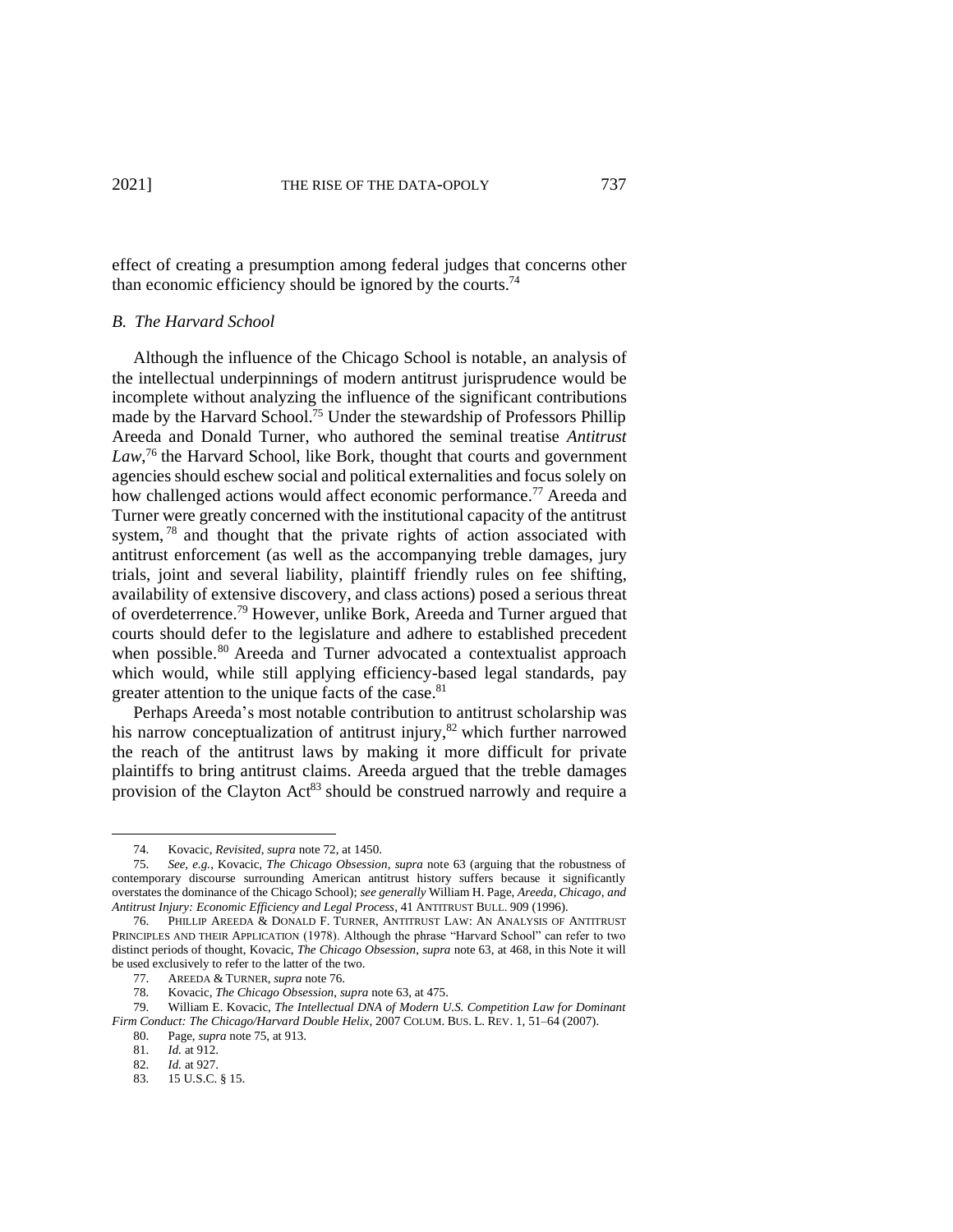strong showing of actual injury.<sup>84</sup> While Areeda acknowledged that it was possible that an antitrust violation might not cause an injury, he dismissed this possibility as "superficially paradoxical." <sup>85</sup> Areeda defended this contention by arguing that interpreting Section 7 of the Clayton Act, <sup>86</sup> which prohibits acquisitions that "*may* lead to circumstances that *may* cause competitive injury,<sup>387</sup> to require present harm to recover for damages does not undermine antitrust enforcement because plaintiffs can still seek governmental action or injunctive relief.<sup>88</sup>

Like Bork, Areeda's influence was not confined to academia. In *Brunswick Corp. v. Pueblo Bowl-O-Mat, Inc.*, the Supreme Court, citing Areeda, defined antitrust injury as not "injury causally linked to an illegal presence in the market" but "*antitrust* injury, which is to say injury of the type the antitrust laws were intended to prevent and that flows from that which makes defendants' acts unlawful. The injury should reflect the anticompetitive effect either of the violation or of anticompetitive acts made possible by the violation."<sup>89</sup>

#### III. THE DATA-OPOLY PROBLEM

The rise of the modern data-opoly has laid bare the deficiencies of the previous antitrust regime.<sup>90</sup> In part, the reemergence of monopoly power can be seen as the natural culmination of decades of underenforcement and

<sup>84.</sup> Phillip E. Areeda, *Antitrust Violations Without Damage Recoveries*, 89 HARV. L. REV. 1127, 1128 (1976).

<sup>85.</sup> *Id.*

<sup>86.</sup> 15 U.S.C. § 18.

<sup>87.</sup> AREEDA & TURNER, *supra* note 76, at 1129.

<sup>88.</sup> *Id.* at 1130. However, the tendency of the government to underregulate antitrust matters casts doubt on the strength of this argument.

<sup>89.</sup> Brunswick Corp. v. Pueblo Bowl-O-Mat, Inc., 429 U.S. 477, 489 (1977) (citations omitted). 90. Although recent developments, such as the suit filed by the Department of Justice against Google, Complaint, United States v. Google, LLC, No. 1:20-cv-03010 (D.D.C. Oct. 20, 2020), the suit filed by the State of New York and joined by forty-seven other states against Facebook, Complaint, New York v. Facebook, Inc., No. 1:20-cv-03589 (D.D.C. Dec. 9, 2020), the suit filed by the State of Colorado and joined by thirty-seven other states against Google, Complaint, Colorado v. Google, LLC, No. 1:20 cv-03715 (D.D.C. Dec. 17, 2020), and the suit filed by the FTC against Facebook, Complaint, In re Facebook, Inc., No. 1:20-cv-03590 (Jan. 1, 2021), suggest that antitrust enforcement is returning to the fold, it does not necessarily follow that the classical antitrust framework is finally catching up to the times. The Department of Justice's suit, for instance, is extremely limited in scope, narrowly challenging Google's dominance of the search market by use of a tying arrangement with Apple that makes Google the default search engine of all Apple iPhones. Press Release, U.S. Dep't of Just., Justice Department Sues Monopolist Google for Violating Antitrust Laws (Oct. 20, 2020), https://www.justice.gov/opa/pr/justice-department-sues-monopolist-google-violating-antitrust-laws [https://perma.cc/28J9-S664]. It does not, however, address any of the anticompetitive concerns levied at Alphabet Inc., Google's parent company, nor does it address any of Google's other anticompetitive behaviors.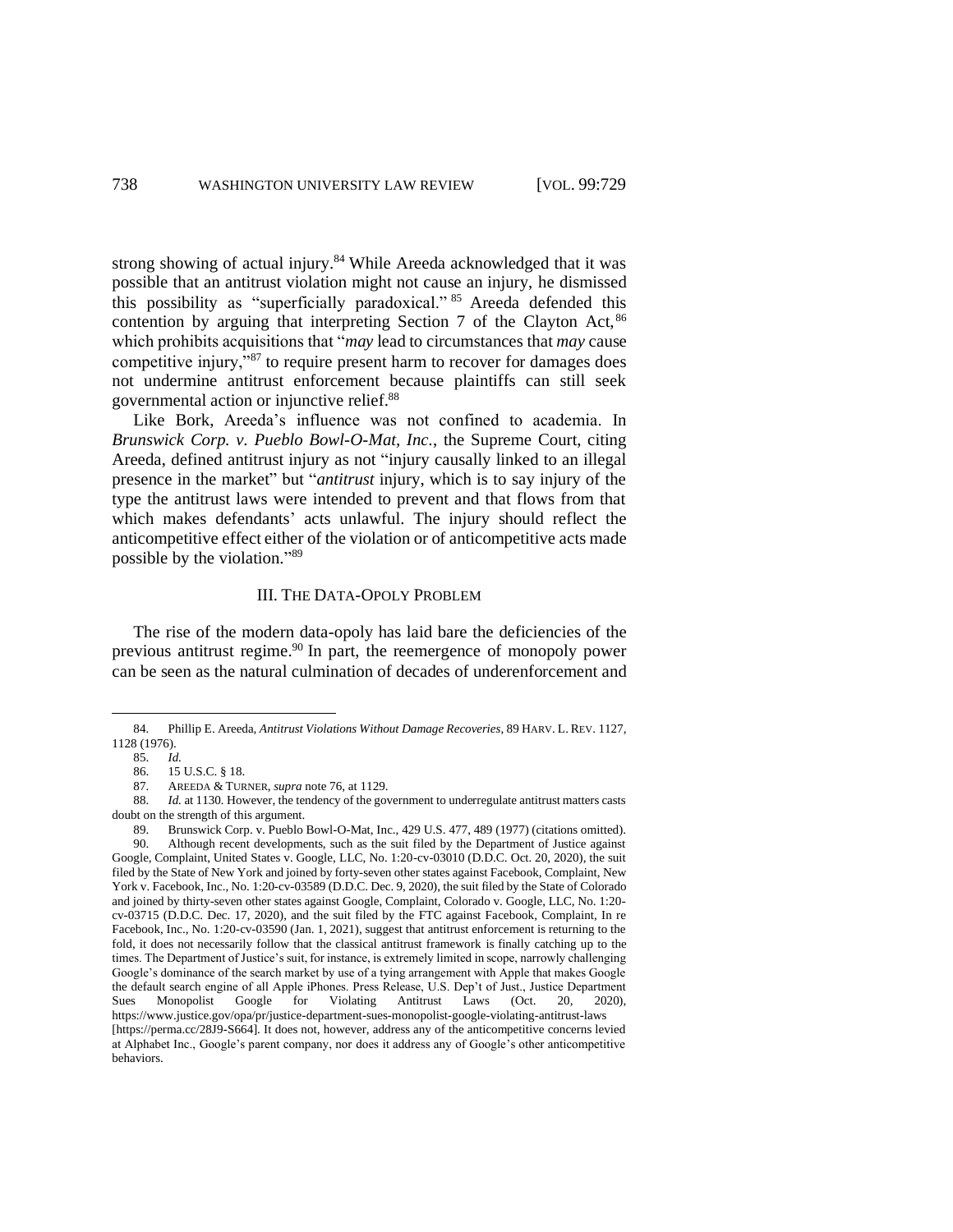deference to corporate power. Regulatory agencies' tendency to underregulate, as Areeda and Bork have argued is preferable, <sup>91</sup> has enabled technology companies to amass large market shares while evading significant scrutiny.<sup>92</sup> For example, the Federal Trade Commission engaged in an extensive investigation of just one of Facebook's nearly 100 acquisitions: its purchase of Instagram in 2012.<sup>93</sup>

However, underenforcement is only half of the picture. Any analysis of the inability of classical antitrust theory to account for the emergence of "big tech" would be incomplete without considering the specific manner in which classical antitrust theory conceptualizes consumer harm and the ways in which that conceptualization intersects with the business models of dataopolies. Certainly, it is no coincidence that the largest monopolies of today emerged not from railroads, oil companies, and other traditional industries but from business models centered on gathering data. As discussed above, a central tenet of classical antitrust theory is the consumer welfare standard, under which the focus of antitrust enforcement is, normatively, the price paid by consumers.<sup>94</sup> For example, as recently as 2012, Bork argued that Google was not anticompetitive because Google Search does not charge consumers a fee to use their service, and thus causes no consumer harm.<sup>95</sup> While the courts' narrow formulation of antitrust standing recognizes consumer harm, <sup>96</sup> it has limited private antitrust claims to injuries the "antitrust laws were intended to prevent,"<sup>97</sup> such as artificially high prices paid by consumers. However, this narrow focus on the dollar price paid by consumers for services provided by technology companies ignores a simple reality: although consumers may not pay for such services with their wallets, they do pay with their data.<sup>98</sup>

In exchange for their services, data-opolies are able to extract massive amounts of consumer data. For example, shopping platforms such as Amazon "gather enormous amounts of information, ranging from the amount of time you hover your mouse over a particular button and the number of days an item sits in your shopping basket, to every location

<sup>91.</sup> AREEDA & TURNER, *supra* note 76; BORK, *supra* note 62.

<sup>92.</sup> INVESTIGATION OF COMPETITION, *supra* note 28, at 11.

<sup>93.</sup> *Id.*

<sup>94.</sup> *See supra* Part II. Although applying the consumer welfare standard is not necessarily mutually exclusive with considering non-price related harms, such as product quality, in practice consumer price, as the most readily quantifiable measure of consumer harm, dominates.

<sup>95.</sup> Robert H. Bork, *Antitrust and Google*, CHI. TRIB. (Apr. 6, 2012), https://www.chicagotribune.com/opinion/ct-xpm-2012-04-06-ct-perspec-0405-bork-20120406 story.html [https://perma.cc/Q3WX-K6EZ].

<sup>96.</sup> *See supra* Section II.B.

<sup>97.</sup> Brunswick Corp. v. Pueblo Bowl-O-Mat, Inc., 429 U.S. 477, 489 (1977).

<sup>98.</sup> *See e.g.,* Mireille Hildebrandt, *Primitives of Legal Protection in the Era of Data-Driven Platforms*, 2 GEO. L. TECH. REV. 252, 256 (2018).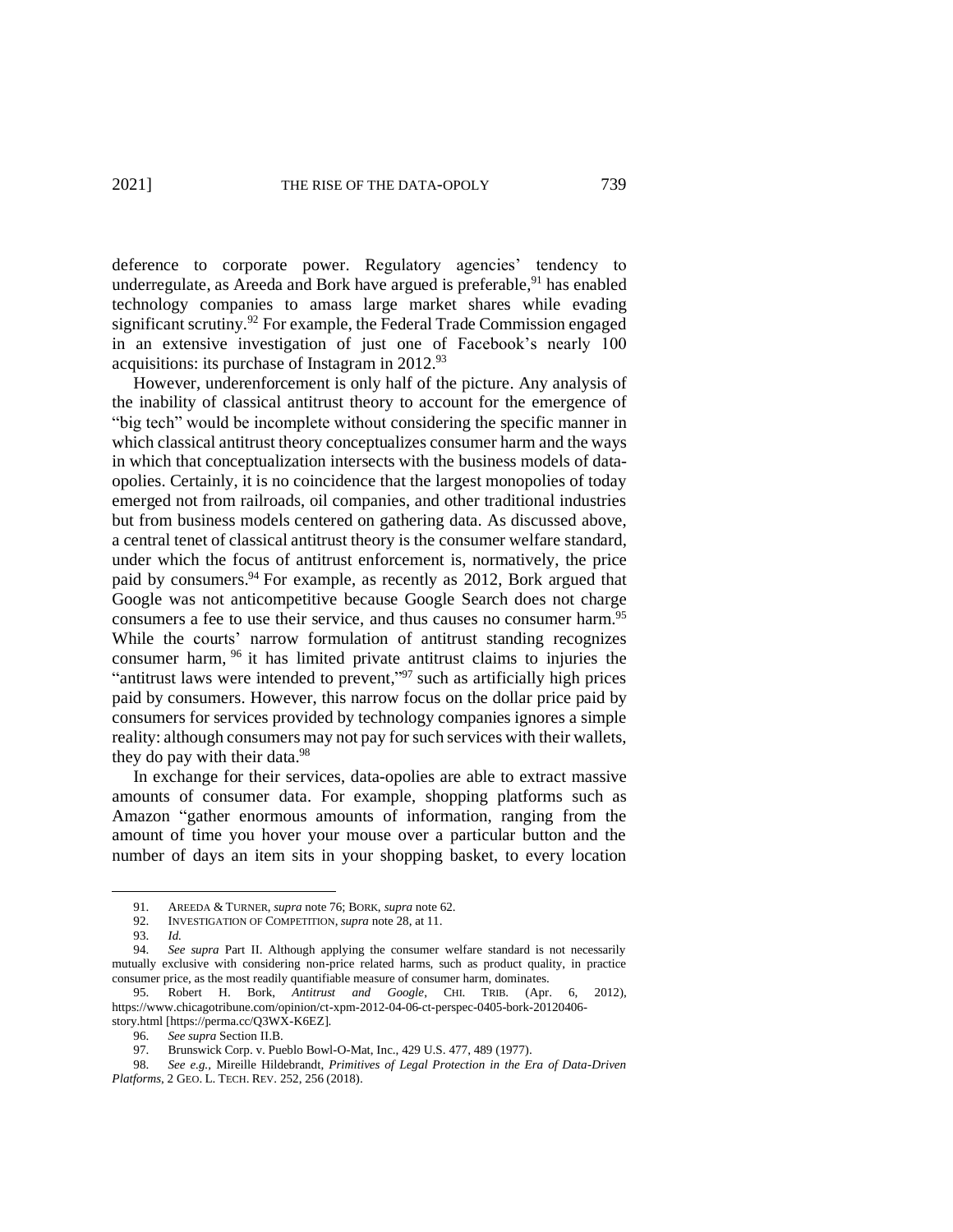you've visited with your phone and how you psychologically react to different posts and words." <sup>99</sup> Such platforms can even track user activity on third-party websites and applications.<sup>100</sup> Amazon also collects data from the merchants that rely on its marketplace to do business, analyzing sales data to create products to compete directly with those sold successfully by Amazon merchants, <sup>101</sup> thus harming competitors as well as reducing consumer choice.

Most data-opolies are opaque about the data they collect, and if this information is presented to consumers it is often done so in the form of lengthy and unwieldly disclosures.<sup>102</sup> As a result, consumers are often unaware of what data is being collected, creating an information asymmetry that allows data-opolies to extract data without paying its fair market value. And, because consumers are unaware about what their data is being used for, they tend to undervalue their data. <sup>103</sup> Furthermore, access to the services provided by data-opolies is provided on a take-it-or-leave-it basis; consumers have no ability to opt out of data collection and are offered the choice of surrendering their data or not using the service at all.<sup>104</sup>

The traditional antitrust framework's focus on price also enables anticompetitive mergers to escape regulatory scrutiny. Upstart competitors are often data-rich but cash poor, so utilizing a price-centric review allows otherwise anticompetitive mergers to avoid detection by the FTC,  $^{105}$  as evidenced by the fact that acquirers conducting competition-squashing acquisitions are more likely to do so via deals that do not trigger the FTC notification requirements for premerger review. <sup>106</sup> Since the mid-1990s, hundreds of billions of dollars in output have been concentrated via mergers that fall below the threshold for merger review.<sup>107</sup>

<sup>99.</sup> Lina M. Khan, *Sources of Tech Platform Power*, 2 GEO. L. TECH. REV. 325, 329 (2018). 100. *Id.*

<sup>101.</sup> Julie Creswell, *How Amazon Steers Shoppers to Its Own Products*, N.Y. TIMES (June 23, 2018), https://www.nytimes.com/2018/06/23/business/amazon-the-brand-buster.html [https://perma.cc/ G872-E7Z6].

<sup>102.</sup> *Cf.* INVESTIGATION OF COMPETITION, *supra* note 28, at 53.

<sup>103.</sup> Maurice E. Stucke, *Should We Be Concerned About Dataopolies?*, 2 GEO. L. TECH. REV. 275, 289 (2018).

<sup>104.</sup> *Id.*

<sup>105.</sup> INVESTIGATION OF COMPETITION, *supra* note 28, at 44. The Hart-Scott-Rodino Antitrust Improvements Act, 15 U.S.C. § 18a, established a minimum size of transaction threshold that is adjusted annually in response to changes in gross national product. Mergers that meet or exceed this threshold must file pre-merger notification with the FTC and wait a predetermined period of time before consummating the transaction. *Id.*

<sup>106.</sup> Colleen Cunningham, Florian Ederer, & Song Ma, *Killer Acquisitions*, 129 J. POL. ECON. 649 (2021); Thomas Wollmann, *Stealth Consolidation: Evidence from an Amendment to the Hart-Scott-Rodino Act*, 1 AM. ECON. R. 77, 77–91 (2019).

<sup>107.</sup> Wollmann, *supra* note 106, at 92.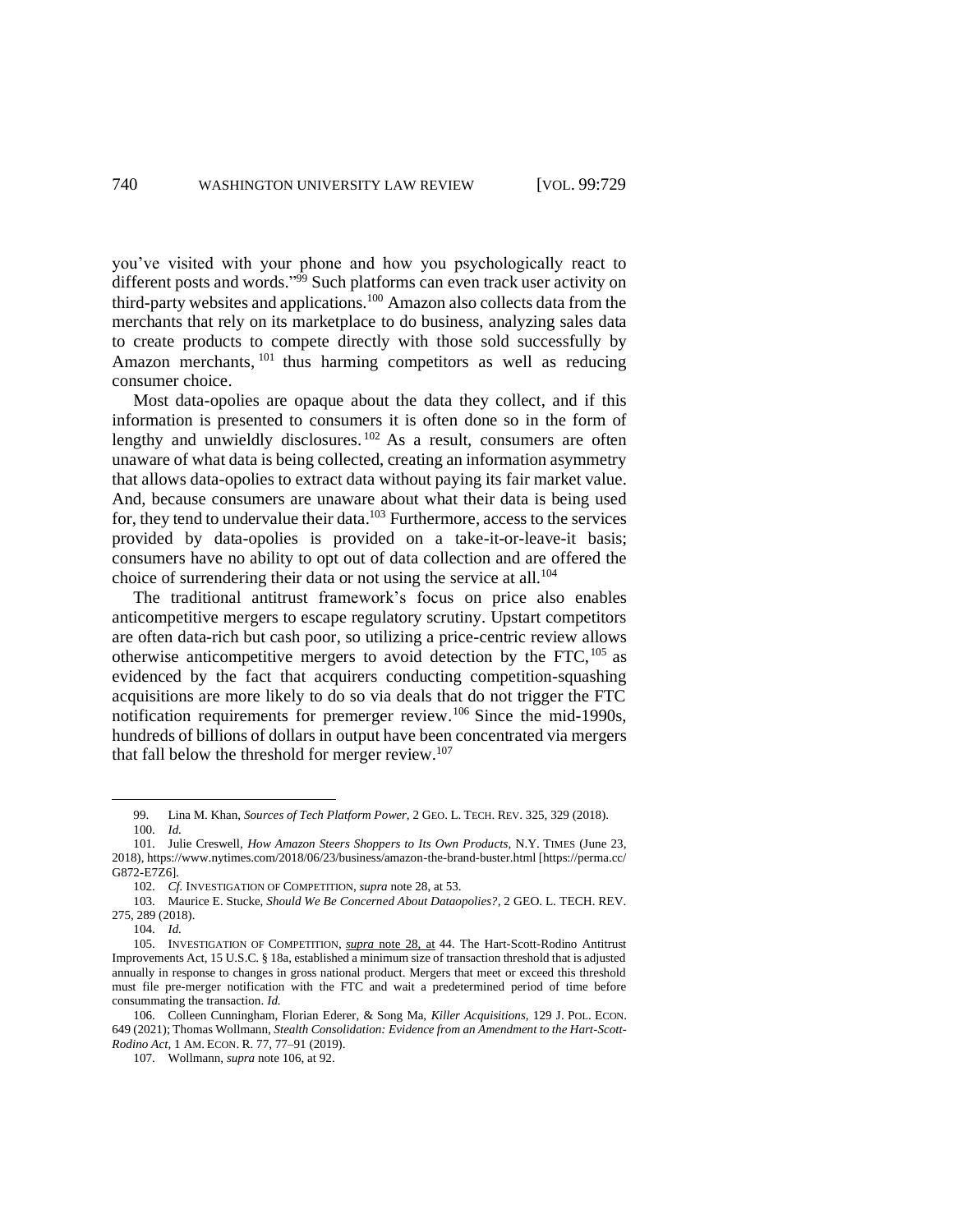#### IV. FIXING THE DATA-OPOLY PROBLEM

There are many tools available to regulators that could help curb the monopolistic tendencies of data-opolies. These options can generally be grouped into two categories: preemptive and reactive. Preemptive reform options include limiting the type of data that can be collected, <sup>108</sup> granting users ownership rights over their data, requiring interoperability and data portability, <sup>109</sup> or limiting how collected data can be used.<sup>110</sup> Reactive reform options include undoing mergers and preventing future mergers, requiring  $data$ -opolies to spin off parts of their business,  $^{111}$  or prohibiting data-opolies from entering ancillary lines of business on their platforms. Some options operate both preemptively and reactively, such as prohibiting platforms from discriminating against competitors that rely on their platforms.<sup>112</sup>

This Note advocates for a statutory framework aimed at protecting the rights of the individual in their data, which would have the effect of providing an effective remedy to the data-opoly problem from outside of the antitrust regulatory framework. This approach is viable for several reasons. For one, such a proposal would likely be politically popular, as the vast majority of Americans are concerned with the amount of their data being collected, <sup>113</sup> and believe that big tech unfairly undermines

<sup>108.</sup> For example, the European Union's General Data Protection Regulation (GDPR) implements "purpose limitation," which requires companies to collect data only for a specific purpose, as well as "data minimization," which requires companies to collect only data necessary to fulfill that specific purpose. Regulation (EU) 2016/679 of the European Parliament and of the Council of 27 April 2016 on the protection of Natural Persons with Regard to the Processing of Personal Data and on the Free Movement of Such Data, and Repealing Directive 95/46/EC (General Data Protection Regulation), 2016 O.J. (L 119) 45 [hereinafter GDPR].

<sup>109.</sup> INVESTIGATION OF COMPETITION, *supra* note 28, at 20. One notable example of a data portability requirement is Article 20 of the EU's GDPR. *Id.*

<sup>110.</sup> The EU's GDPR, for example, requires that data is processed only for a specific purpose and stored for no longer than necessary to accomplish that purpose. *Id.* For a longer list of use restrictions in the GDPR, see *infra* Section V.B.

<sup>111.</sup> For example, the consent decree entered in connection with the AT&T antitrust litigation required AT&T to divest itself of local operating companies, refrain for seven years from electronic publishing, and divide assets between the corporation and the divested companies. United States v. Am. Tel. & Tel. Co., 552 F. Supp. 131 (D.D.C. 1982), *aff'd sub nom*. Maryland v. United States, 460 U.S. 1001 (1983), *and amended sub nom.* United States v. W. Elec. Co., 714 F. Supp. 1 (D.D.C. 1988), *aff'd in part, rev'd in part sub nom.* United States v. W. Elec. Co., 900 F.2d 283 (D.C. Cir. 1990), *and modified sub nom.* United States v. W. Elec. Co., 890 F. Supp. 1 (D.D.C. 1995), *vacated*, 84 F.3d 1452 (D.C. Cir. 1996).

<sup>112.</sup> INVESTIGATION OF COMPETITION, *supra* note 28, at 20.

<sup>113.</sup> 85% of Americans are concerned about the amount of data online platforms store about them, and 81% are concerned that platforms are collecting and holding this data in order to build out more comprehensive consumer profiles. CONSUMER REPS., PLATFORM PERCEPTIONS:CONSUMER ATTITUDES ON COMPETITION AND FAIRNESS IN ONLINE PLATFORMS (2020), https://advocacy.consumerreports.org/wp-content/uploads/2020/09/FINAL-CR-survey-

report.platform- perceptions-consumer-attitudes-.september-2020.pdf [https://perma.cc/2F67-WQYA].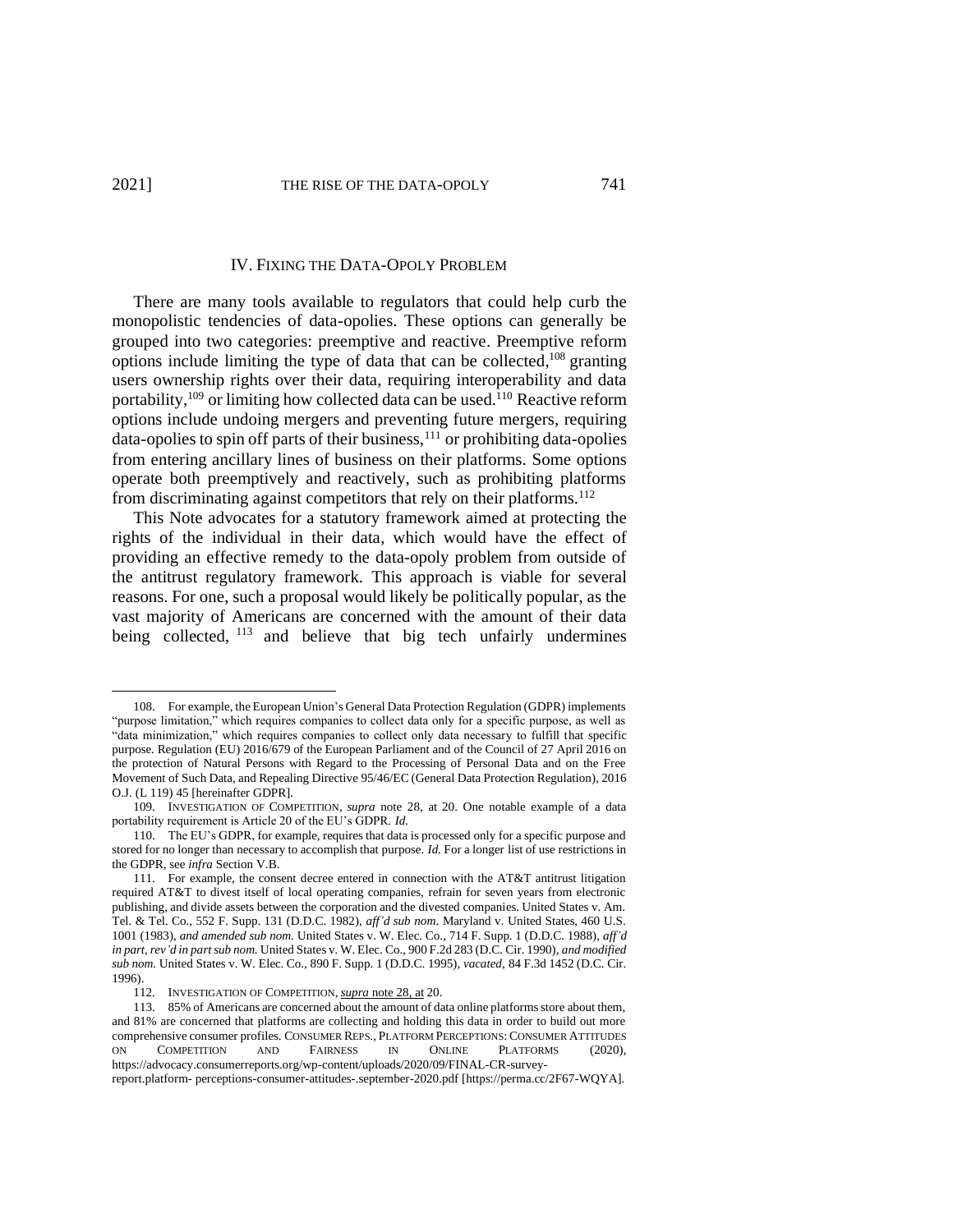competition. <sup>114</sup> While few legislators are clamoring for new antitrust laws, <sup>115</sup> regulating big tech has attracted a fair amount of bipartisan support.<sup>116</sup> Second, a robust data privacy regime would have the ancillary effect of protecting user privacy. Just as monopolistic firms, as price setters, have no incentive to compete on price, modern technology monopolies, as data collectors, have no incentive to provide or compete on privacy protections. 117

Most importantly, granting individual users rights to their own data will significantly hamper the data-collection efforts of data-opolies. In turn, this will significantly diminish the monopoly power of technology firms, as well as enable new competitors to enter the market, thus boosting competition. This is because data collection forms a core component of data-opolies' business models and enables many of their monopolistic tendencies. Google tracks what users search for and how they interact with those results, then uses this data to efficiently manage index upkeep, improve its search algorithm, and maximize advertising revenue. <sup>118</sup> Furthermore, because Google's suite of products is so varied, it can collect and aggregate data from across the Google ecosystem, including Chrome, Android, Maps, and other widely used Google applications.<sup>119</sup> And, as the owner of the Android platform, Google can also track real-time data usage of third-party apps, including those of Google's competitors.<sup>120</sup> Facebook, on the other hand, utilizes user data to provide individualized user experiences, <sup>121</sup> as well as to maximize advertising revenue by providing users with targeted ads.<sup>122</sup>

118. INVESTIGATION OF COMPETITION, *supra* note 28, at 80–81.

<sup>114.</sup> *Id.*

<sup>115.</sup> Although few in Congress have come out in favor of passing new antitrust laws, many scholars have. *See, e.g.*, Steve Lohr, *Forget Antitrust Laws. To Limit Tech, Some Say a New Regulator Is Needed*, N.Y. TIMES (Oct. 22, 2020), https://www.nytimes.com/2020/10/22/technology/antitrustlaws-tech-new-regulator.html [https://perma.cc/EHM3-XZYV].

<sup>116.</sup> Christopher Mims, *Republicans and Democrats Find a Point of Agreement: Big Tech Is Too Powerful*, WALL ST.J. (July 30, 2020, 10:49 AM), https://www.wsj.com/articles/republicans-anddemocrats-find-a-point-of-agreement-big-tech-is-too-powerful-11596118625 [https://perma.cc/7TEW-WOUS1.

<sup>117.</sup> "The collection and use of personal data by Google and Facebook for personalised advertising, in many cases with no or limited controls available to consumers, is another indication that these platforms do not face a strong enough competitive constraint." COMPETITION & MKTS. AUTH., ONLINE PLATFORMS AND DIGITAL ADVERTISING: MARKET STUDY FINAL REPORT 318 (2020).

<sup>119.</sup> *Id.* at 208. In 2007, after Google acquired DoubleClick, an internet advertising firm, it promised the FTC that it would not combine this data with data gathered via the Google ecosystem. Dina Srinivasan, *Why Google Dominates Advertising Markets: Competition Policy Should Lean on the Principles of Financial Market Regulation*, 24 STAN. TECH. L. REV. 55, 92 (2020). However, it later reneged on its commitment. *Id.* at 93.

<sup>120.</sup> INVESTIGATION OF COMPETITION, *supra* note 28, at 214.

<sup>121.</sup> *Id.* at 148.

<sup>122.</sup> *Id.* at 149.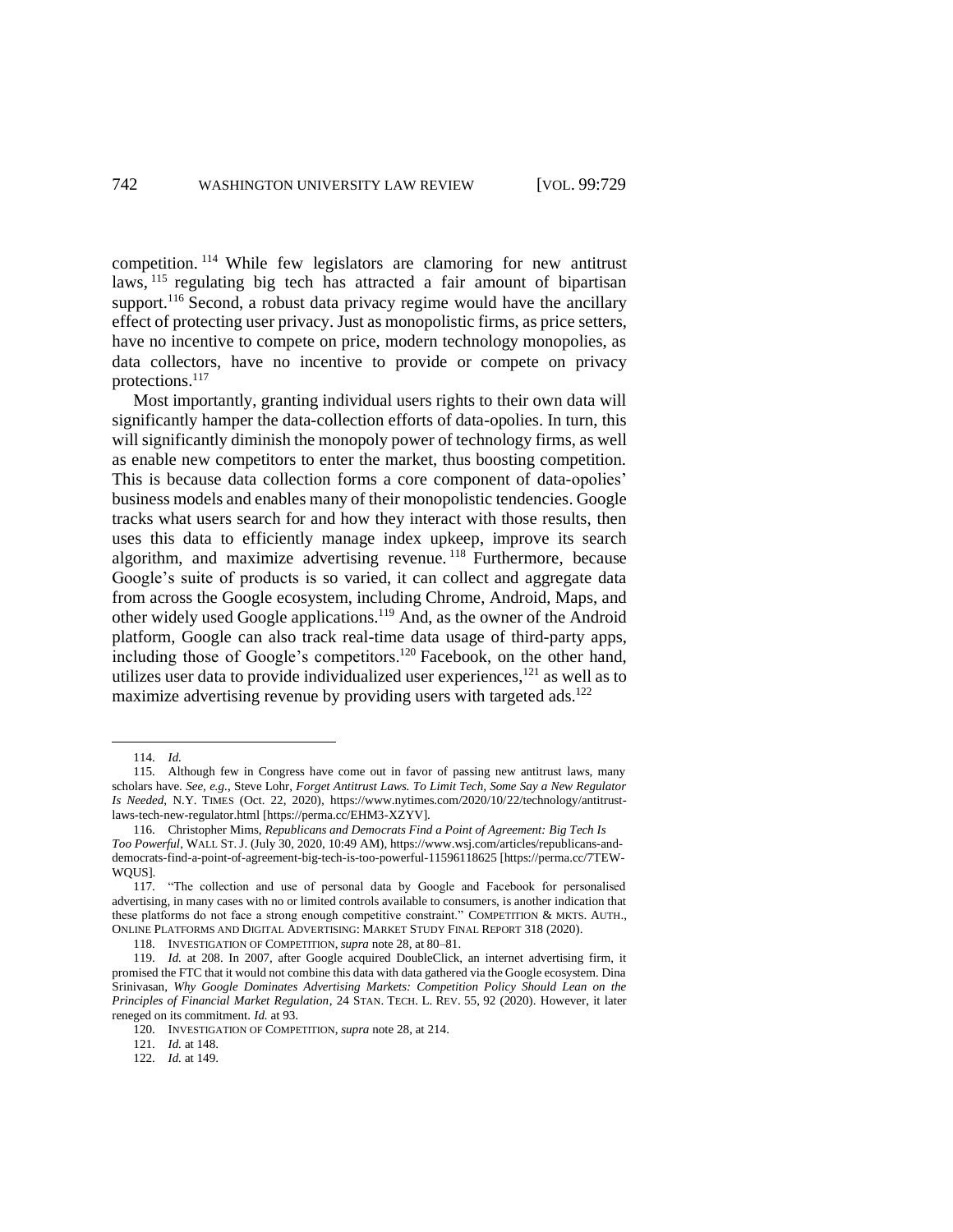Additionally, data-opolies are able to use data in anticompetitive ways, such as by identifying potential business rivals and acquiring them before they develop into genuine threats.<sup>123</sup> And, because antitrust enforcers lack access to the data that monopolistic firms use to make these anticompetitive acquisitions, these transactions escape the scrutiny of regulators.  $124$ Facebook, for example, uses the data it collects to "identify nascent competitive threats and then acquire, copy, or kill [them]."<sup>125</sup> Google "exploits information asymmetries and closely tracks real-time data across markets" to set up programs to track actual and potential competitors,  $126$  as well as disfavor vertical providers that compete with Google's own services.<sup>127</sup> Amazon utilizes the data collected from merchants on Amazon Marketplace to create products that compete directly with those sold successfully by these merchants. $128$ 

Not only does collecting data enable pernicious anticompetitive behavior, but the manner in which data-opolies use the data results in a feedback loop that increases barriers to entry. Take the search market for example: Google uses the data it collects to improve its search engine, which in turn draws users to their product. As more users use Google Search, Google gets more data, which it uses to improve its search engine, and so on and so forth. Because alternative search engines do not have access to the same data that Google does, they are unable to compete with Google Search.<sup>129</sup> Facebook likewise uses data to create ever-mounting barriers to entry. Because it is the largest social media platform,<sup>130</sup> Facebook has more data than its competitors and is able to use this data to provide tailored, individualized user experiences. <sup>131</sup> In turn more users join and existing users spend more time on Facebook, making it harder for would-be competitors to enter the market. Although data is theoretically a nonrivalrous good, firms can prevent rivals from using their data through technical restrictions and contracts.<sup>132</sup>

132. *Id.* at 43.

<sup>123.</sup> *Id.* at 44.

<sup>124.</sup> *Id. See also* Cunningham, Ederer, & Ma, *supra* note 106; Wollmann, *supra* note 106.

<sup>125.</sup> INVESTIGATION OF COMPETITION, *supra* note 28, at 14.

<sup>126.</sup> *Id.* at 15.

<sup>127.</sup> *Id.* at 83–84.

<sup>128.</sup> Khan, *supra* note 99, at 329. This is anticompetitive because it enables Amazon to freeride on the research and development of those merchants that rely on Amazon Marketplace.

<sup>129.</sup> COMPETITION & MKTS. AUTH.,*supra* note 117, at 73 (identifying the most significant barriers to entry in the search market as "economies of scale in developing a web index; access to click-andquery data at scale; and Google's extensive default positions")

<sup>130.</sup> As of December 2020, Facebook had 1.84 billion daily active users and 2.80 billion monthly active users. Press Release, Facebook, Facebook Reports Fourth Quarter and Full Year 2020 Results (Jan. 17, 2021), https://s21.q4cdn.com/399680738/files/doc\_news/Facebook-Reports-Fourth-Quarterand-Full-Year-2020-Results-2021.pdf [https://perma.cc/4AFH-EGWQ].

<sup>131.</sup> COMPETITION & MKTS. AUTH., *supra* note 117, at 148.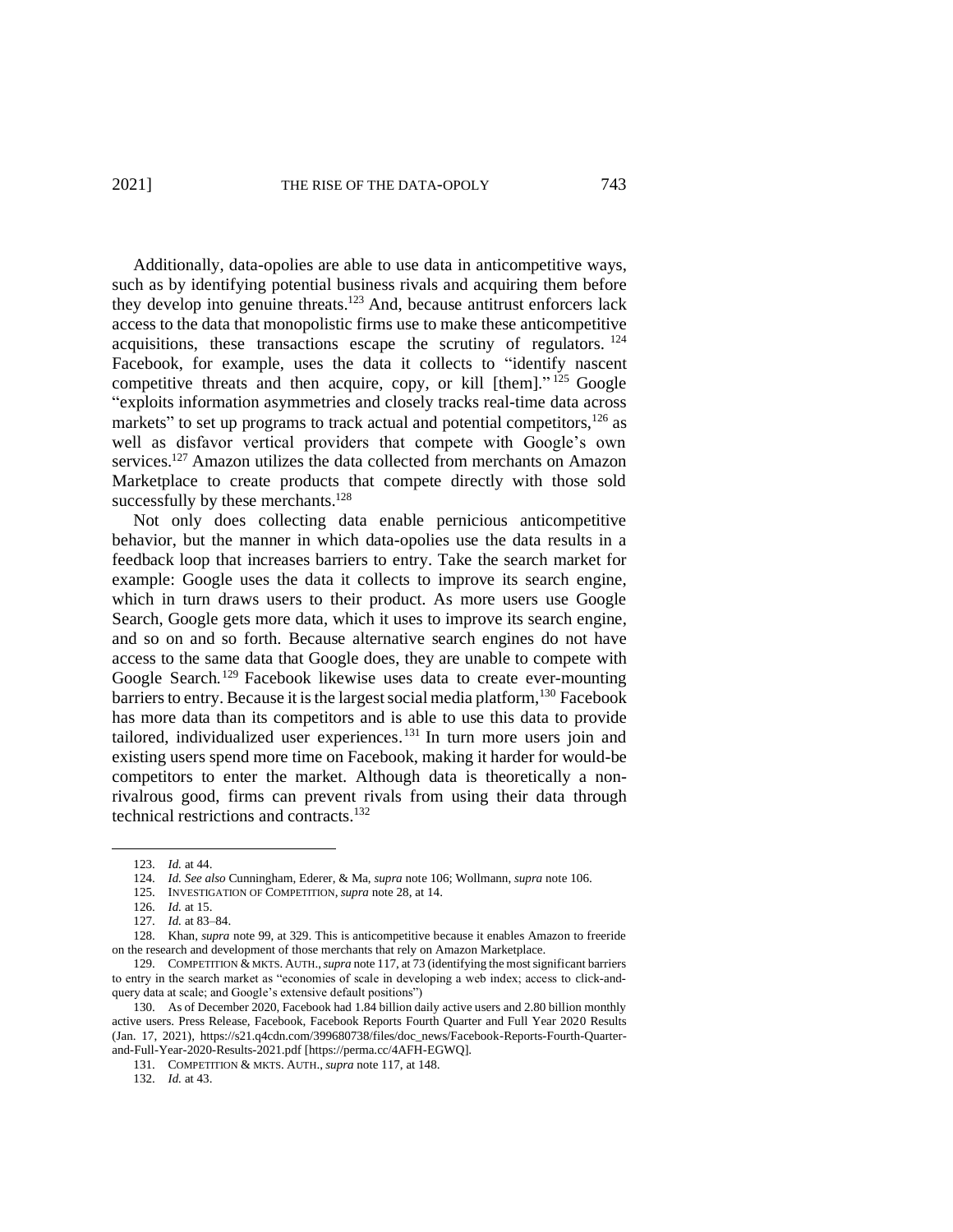Additionally, this phenomenon leads to indirect network effects as increasing use of platforms incentivizes third parties to "invest in developing compatible technologies, which in turn reinforces the popularity of the original product or service with users."<sup>133</sup> Consequently, the switching costs for businesses that rely on data-opolies' platform's increase, thus further entrenching the market positions of those data-opolies.

However, creating individual rights in data is not without its pitfalls. First, it is both philosophically and practically challenging to conceptualize the value of data, as would be necessary in order to determine whether an individual's rights in their data are sufficiently strong as to affect the economic business models of data-opolies. Different monopolistic firms utilize data for different purposes, meaning that deriving a value for an individual's data based on empirical methods is likely unfeasible. Determining the value of individual data by analyzing the value of the data to the consumer is likely to be ineffective as well, since the massive scale of data-opolies allows them to utilize consumer data in a myriad of ways such that the value of consumer data is worth significantly more to the dataopolies than it is to the consumer.<sup>134</sup> Third, looking at the value of data within the antitrust consumer framework does not account for other, noneconomic reasons why individuals might value privacy. Nonetheless, despite these shortcomings, such an approach could be effective at regulating data-opolies.

## V. THE SCOPE OF EXISTING DATA PROTECTION

#### *A. Data Protection in the United States*

A statutory data privacy regime could take a variety of forms, and a brief overview of existing data privacy regimes will be illustrative. Few states have prophylactic measures to limit the degree to which data can be collected ex ante, although all fifty states, as well as the District of Columbia and the U.S. territories, do have laws which require the notification of individuals when a data breach affects their personally identifiable information. <sup>135</sup> At the federal level, while there is no generally applicable right to data privacy, there are several laws which protect various classes of data, including financial data, health data, educational data, and children's

<sup>133.</sup> *Id.* at 40–41.

<sup>134.</sup> *Id.* at 45–46.

<sup>135.</sup> Prac. L. Data Privacy Advisor, *State Data Breach Laws Protected Personal Information Chart: Overview*, 2015 WL 3938380 (2021).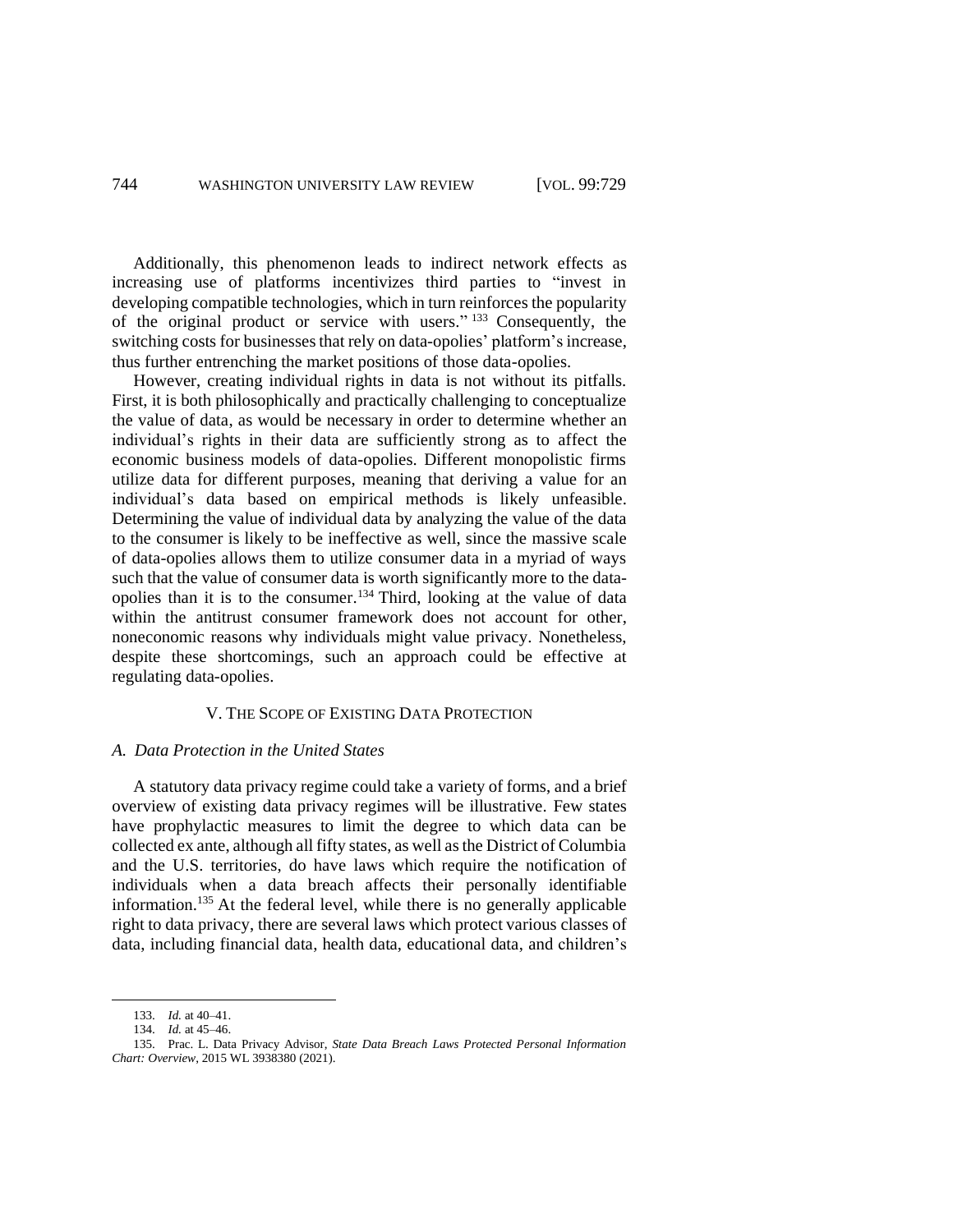data.<sup>136</sup> In the absence of a robust federal framework, some states have gone a step further and enacted their own data privacy laws.

In California, the California Invasion of Privacy Act restricts recording or listening to private electronic communications and creates a private right action, <sup>137</sup> while the California Online Privacy Protection Act requires operators of commercial websites and online services to affirmatively disclose their privacy policies.<sup>138</sup> The California Comprehensive Computer Data Access and Fraud Act imposes criminal and civil liability for knowingly accessing, and without permission, using computer data.<sup>139</sup> The California Privacy Rights Act, which is modeled after the GDPR,<sup>140</sup> grants individuals the right to correct inaccurate information, the right to have personal information collected limited in purpose, the right to receive notice from businesses using sensitive personal information, the right to access data previously collected, the right to opt out of sharing information with third parties, and the right to sue businesses that suffer from data breaches.<sup>141</sup> The California Privacy Rights Act also creates a new agency for enforcing the law.<sup>142</sup> In Illinois, the Biometric Information Privacy Act regulates the collection of an individual's biometric information and provides for a private right of action.<sup>143</sup> Texas passed a similar law limiting the collection of biometric data, $144$  as did Washington, $145$  although neither measure includes a private right of action.

Additionally, many state legislatures are considering passing various privacy-related statutes. Both houses of the Virginia legislature have passed the Consumer Data Protection Act, which would "grant consumer rights to access, correct, delete, obtain a copy of personal data, and to opt out of the

136.

142. *Id.*

U.S. privacy laws only apply to certain classes of information—GLBA addresses financial data, [the Health Information Technology for Economic and Clinical Health Act ('HITECH')] and the Health Insurance Portability and Accountability Act ('HIPAA') govern health data, the Family Educational Rights and Privacy Act ('FERPA') regulates maintenance of educational records, and the Children's Online Privacy Protection Act ('COPPA') applies to children's data.

Alexandria Bradshaw, *Emerging Trends in International Data Breach Law*, 1 GEO. L. TECH. REV. 143, 144 (2016).

<sup>137.</sup> CAL. PENAL CODE §§ 630–38 (West 2020).

<sup>138.</sup> CAL. BUS & PROF. CODE §§ 22575–79 (West 2020).

<sup>139.</sup> CAL. PENAL CODE § 502 (West 2020).

<sup>140.</sup> See *infra* notes 152–160.

<sup>141.</sup> *California Privacy Rights Act: An Overview*, PRIV. RTS. CLEARING HOUSE (Dec. 10, 2020), https://privacyrights.org/resources/california-privacy-rights-act-overview [https://perma.cc/6QJN-MZWZ].

<sup>143.</sup> 740 ILL. COMP. STAT. 14/99 (2020).

<sup>144.</sup> TEX. BUS & COM. CODE ANN. § 503.001 (West 2020).

<sup>145.</sup> H.B. 1493, 65th Leg., 2017 Reg. Sess. (Wash. 2017).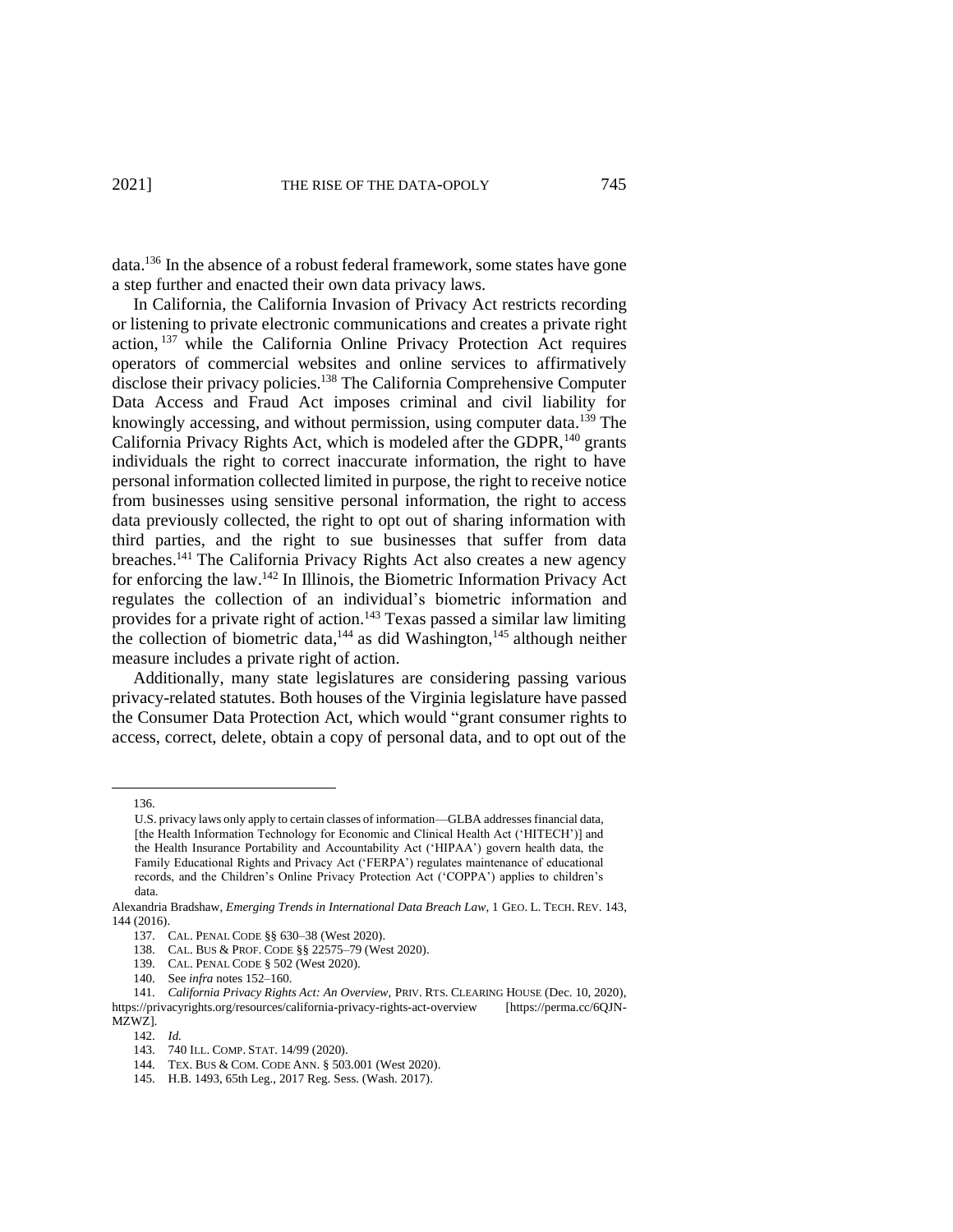processing of personal data for the purposes of targeted advertising." <sup>146</sup> The New York State Legislature introduced the New York Privacy Act, which is substantially similar to the California Privacy Right Act but includes a private right of action. <sup>147</sup> The State of Washington is considering two separate data privacy laws, one of which would allow individuals to find out how much of their data has been collected,<sup>148</sup> and another which would require companies to obtain consent before collecting or processing personal data.<sup>149</sup> The Utah State Legislature recently introduced a measure which would give consumers the right to opt out of data collection for certain purposes as well as impose several data handling requirements on data processors, and empower the Office of the Attorney General to enforce the law.<sup>150</sup> The Oklahoma State Legislature recently introduced a measure which would require certain companies to inform users what data has been collected.<sup>151</sup> However, this is the extent of data privacy protection in the United States, leaving American consumers with few federal protections and a loose patchwork of state laws.

## *B. Data Protection in the European Union*

The most prominent non-American data collection regime is the European Union's General Data Protection Regulation (GDPR), <sup>152</sup> which was enacted in 2018 to protect individual rights to protection of data and ensure "[t]he free movement of personal data within the [EU]".<sup>153</sup> Under the GDPR, there are strict limits upon the types of data that can be collected, as well as limits on the manner in which that data can be collected. Significantly, the GDPR requires, in many circumstances, that data subjects consent to have their data processed. 154

The GDPR requires data to be processed lawfully, to be collected and processed in a manner not inconsistent with specific allowed purposes, and to be limited to the extent necessary for the purpose for which the data is processed.<sup>155</sup> The GDPR also protects individual confidentiality by placing limits on how collected data may be maintained and processed. <sup>156</sup> The

<sup>146.</sup> S.B. 1392, 2021 Sess. 1 (Va. 2021).

<sup>147.</sup> S.B. 567, 2021-2022 Leg., 567th Reg. Sess. (N.Y. 2021).

<sup>148.</sup> S.B. 5062, 67th Leg, 2021 Reg. Sess. (Wash. 2021).

<sup>149.</sup> H.B. 1433, 67th Leg., 2021 Reg. Sess. (Wash. 2021).

<sup>150.</sup> S.B. 200, 2021 Gen. Sess. (Utah 2021).

<sup>151.</sup> H.B. 1602, 58th Leg, 2021 1st. Sess. (Okla. 2021).

<sup>152.</sup> GDPR, *supra* note 108.

<sup>153.</sup> *Id.*, art. 1.

<sup>154.</sup> *Id.*, art. 5. *See also Id.* art. 6 (establishing conditions for consent).

<sup>155.</sup> *Id.*, art. 5.

<sup>156.</sup> *Id.*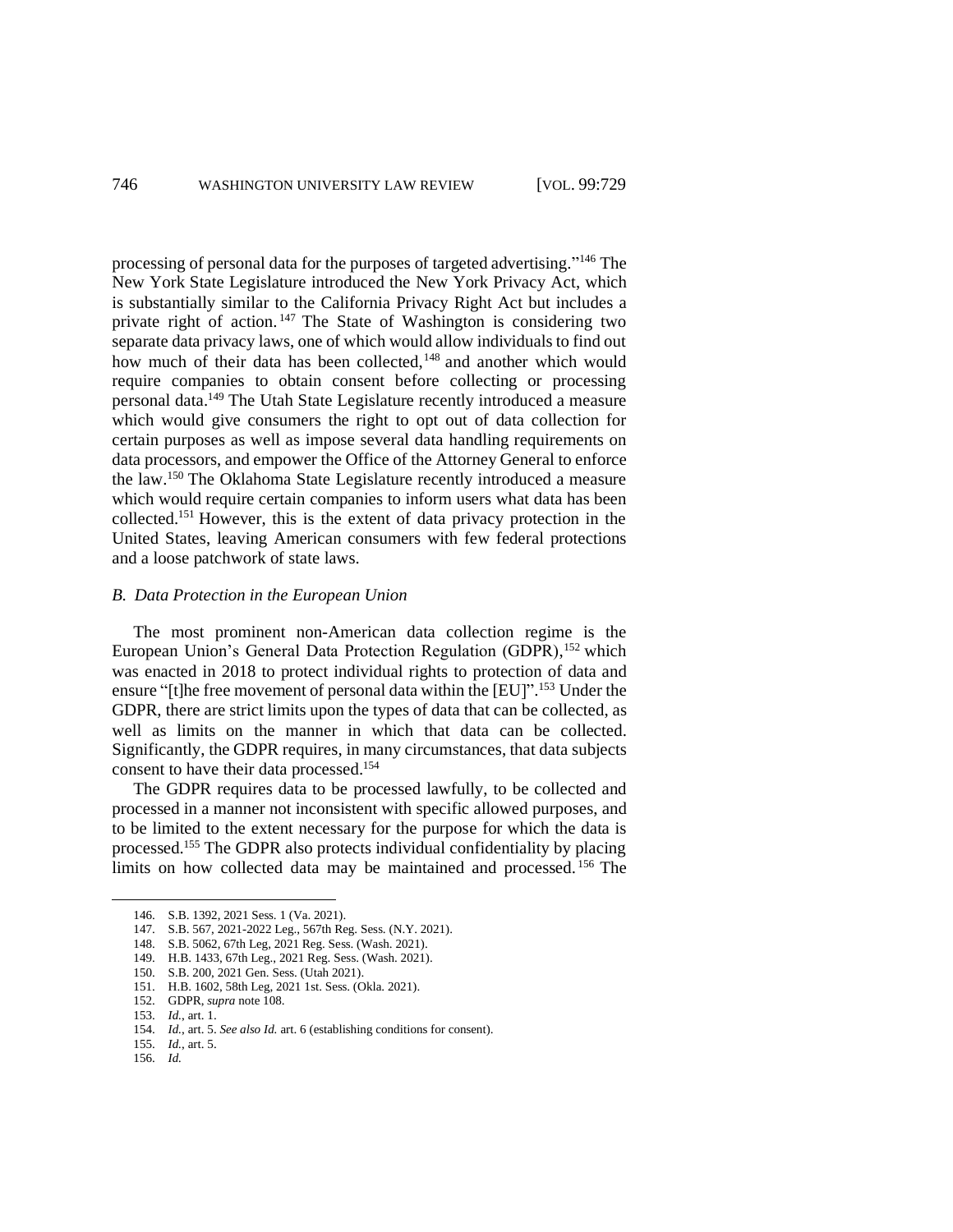GDPR further protects the data rights of individuals by establish certain individual rights. Article 15 allows individual data subjects to obtain confirmation as to whether or not their personal data is being processed as well as information pertaining to that processing.<sup>157</sup> Article 16 allows data subjects to have inaccurate personal data rectified.<sup>158</sup> Article 17 allows data subjects to, in certain situations, have their personal data erased.<sup>159</sup> Article 18 allows data subjects to obtain restrictions on processing in certain circumstances.<sup>160</sup> Article 20 provides data subjects with the right to receive copies of their personal data in a readable format.<sup>161</sup> Article 21 allows data subjects to object to the processing of personal data when that data is used improperly.<sup>162</sup> By regulating data processing, the GDPR thus limits what can be done with data once it is collected.

Thus, by limiting the conditions under which data can be collected and restricting what can be done with data after it is collected, the GDPR directly regulates a core component of data-opolies' business models, and in turn indirectly regulates the manner in which they can compete in the digital economy. For instance, in 2017, Germany's national competition regulator notably found that "Facebook is abusing [its] dominant position by making the use of its social network conditional on its being allowed to limitlessly amass every kind of data generated by using third-party websites and merge it with the user's Facebook account."<sup>163</sup>

## VI. CREATING A NEW REGIME

The data privacy provisions contained by the aforementioned state laws and the GDPR should be instructive in identifying potential provisions of a data-protection framework aimed at combatting data-opolies. First, an effective data privacy regime tailored towards promoting competition in digital markets should prohibit data-opolies from preventing their competitors from using the data. This could be done directly with a blanket ban on such conduct, or by an affirmative obligation of data sharing and

<sup>157.</sup> GDPR, *supra* note 108, art. 15.

<sup>158.</sup> *Id.*, art. 16.

<sup>159.</sup> *Id.*, art. 17. Article 17 allows data subjects to have their data erased when the data is no longer necessary in relation to the purpose for which it was collected; for certain situations in which data subjects withdraw consent; when the data is unlawfully processed; when necessary to comply with a member nation's law; and when necessary to comply with regulations governing child's consent in relation to information society services. *Id.*

<sup>160.</sup> *Id.*, art. 18.

<sup>161.</sup> *Id.*, art. 20.

<sup>162.</sup> *Id.*, art. 21.

<sup>163.</sup> Press Release, Bundeskartellamt, Preliminary Assessment in Facebook Proceeding: Facebook's Collection and Use of Data from Third-Party Sources Is Abusive (Dec. 19, 2017), http://www.bundeskartellamt.de/SharedDocs/Meldung/EN/Pressemitteilungen/2017/19\_1 2\_2017\_Facebook.html [https://perma.cc/GT5P-M8YA].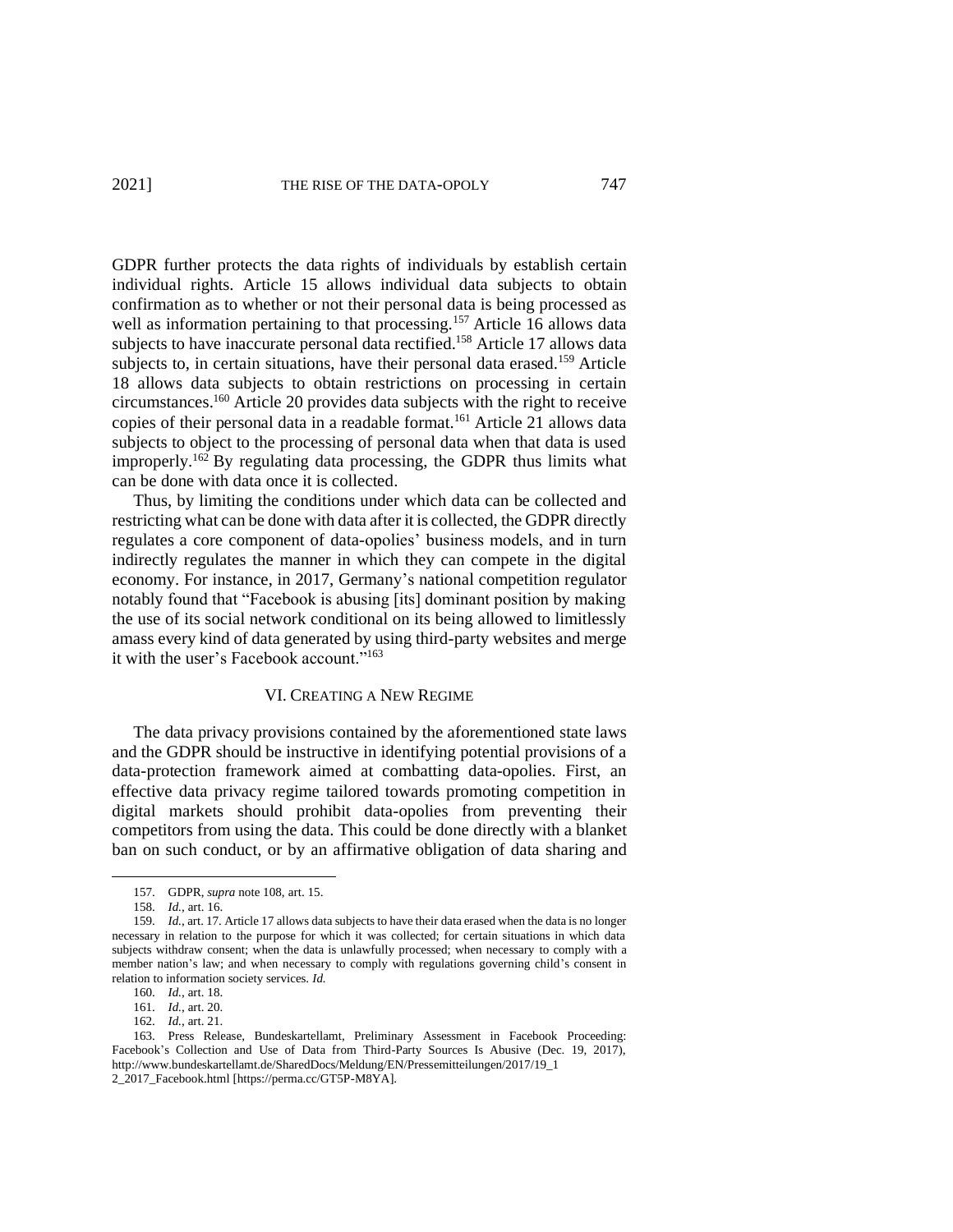interoperability. Additionally, a regulatory framework could prohibit the cross-referencing of data across applications or platforms, which would limit the ability of data-opolies to take advantage of economies of scale. Data-opolies could be forced to pay users for their data, either directly or through a data licensing organization, thus allowing consumers to leverage their power as data sellers.

Alternatively, this could be accomplished indirectly by vesting users with the right to make the decision of how their data is used. Vesting users with an individual, property-like right in their data is likely to be effective for several reasons. With respect to protecting the rights of individuals, user consent is likely to be ineffective, as user consent is unlikely to be freely given since access to the services provided by data-opolies is provided on a take-it-or-leave-it basis. <sup>164</sup> Allowing consumers to learn what data has been collected is a notable commonality of many of the recently enacted or pending privacy laws discussed in Part V, but is unlikely to pose a serious deterrent to the data-opoly. Indeed, Washington's Privacy Act,<sup>165</sup> which provides for as much, has in fact been endorsed by Amazon.<sup>166</sup> However, giving users a property right in their data, and creating a private right of action for violations of this right, avoids this pitfall. Furthermore, because property rights are enforceable *in rem*, individuals who have had their data rights violated could potentially hold future users of that data liable, increasing the risk for data-opolies of data misappropriation.<sup>167</sup> Allowing individual consumers to bring lawsuits under a private right of action would also circumvent two shortcomings of the existing antitrust framework: the current tendency of regulatory agencies to underenforce antitrust laws,<sup>168</sup>

<sup>164.</sup> *See* Stucke, *supra* note 103.

<sup>165.</sup> S.B. 5062, 67th Leg, 2021 Reg. Sess. (Wash. 2021).

<sup>166.</sup> Monica Nickelsburg, *Why Washington State Could Finally Pass Data Privacy Laws with a Bill Backed by the Tech Industry,* GEEKWIRE (Jan. 26, 2021, 8:13 AM), https://www.geekwire.com/2021/washington-state-finally-pass-data-privacy-laws-bill-backed-techindustry/ [https://perma.cc/E7BP-CQFK]. *See also* Mark Scott, *How Lobbyists Rewrote Washington State's Privacy Law*, POLITICO (Apr. 26, 2019, 7:00 AM), https://www.politico.eu/article/howlobbyists-rewrote-washington-state-privacy-law-microsoft-amazon-regulation/

<sup>[</sup>https://perma.cc/DW5E-XELX]. Facebook has endorsed similar policies. ERIN EGAN, FACEBOOK, CHARTING A WAY FORWARD, COMMUNICATING ABOUT PRIVACY: TOWARDS PEOPLE CENTERED AND ACCOUNTABLE DESIGN (2020), https://about.fb.com/wp-content/uploads/2020/07/Privacy-Transparency-White-Paper.pdf [https://perma.cc/CW6Z-WN3K].

<sup>167.</sup> *See* Vlad A. Hertza, *Fighting Unfair Classifications in Credit Reporting: Should the United States Adopt GDPR-Inspired Rights in Regulating Consumer Credit?*, 93 N.Y.U. L. REV. 1707, 1738– 39 (2018) (arguing that within the context of consumer credit, property rights in credit data renders all processors liable and thus allows consumers to control the spread of their information). For a broader perspective on the distinction between liability rules and property rules and the rights and obligations that they incur, see Guido Calabresi & A. Douglas Melamed, *Property Rules, Liability Rules, and Inalienability: One View of the Cathedral*, 85 HARV. L. REV. 1089, 1106–09 (1972).

<sup>168.</sup> *See* Verizon Commc'ns Inc. v. Law Offices of Curtis V. Trinko, LLP, 540 U.S. 398 (2004).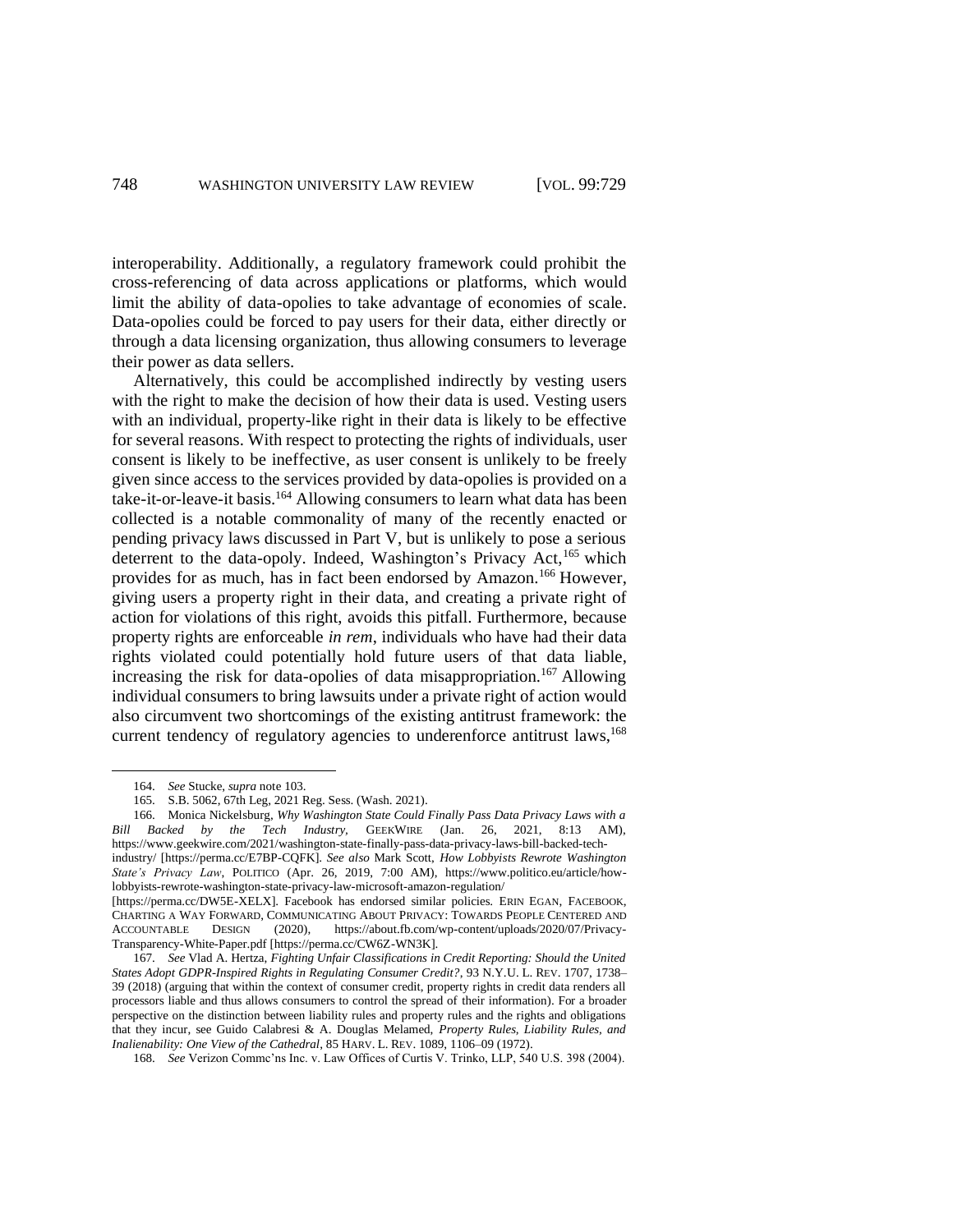and the strict injury requirements that the courts have imposed on private plaintiffs bringing antitrust actions.<sup>169</sup>

While a private right of action would likely help to deter anticompetitive data collection, an effective data protection regime, especially one created with the goal of protecting consumers from the exploitative practices of the data-opolies, would be greatly strengthened by an effective enforcement mechanism. The GDPR, for instance, created the European Data Protection Board to oversee enforcement of the GDPR among EU member states.<sup>170</sup> The United States could just as easily establish a federal agency tasked with protecting individual data rights. Alternatively, in the United States the chief enforcer of most federal privacy statutes is the Federal Trade Commission; <sup>171</sup> expanding the jurisdiction of the FTC to handle more robust data privacy regulations would be fairly in line with the agency's mandate.<sup>172</sup>

#### **CONCLUSION**

Competition in the digital economy is in a precarious position. Dataopolies have come to dominate the country's search engines, e-commerce websites, and social media platforms, and in doing so have seized control over some of the basic mechanisms through which American consumers use to interact with the digital world. The data-opoly problem is not just an economic problem, it's a societal one.

Fortunately, regulators have a wide variety of tools available to them. At the federal level, regulators should be able to draw upon the examples from

<sup>169.</sup> *See* Brunswick Corp. v. Pueblo Bowl-O-Mat, Inc., 429 U.S. 477, 489 (1977).

<sup>170.</sup> Michael L. Rustad & Thomas H. Koenig, *Towards a Global Data Privacy Standard*, 71 FLA. L. REV. 365, 379 (2019). The European Commission, however, has found that the impact of the GDPR has been diminished by the dispersal of enforcement power across EU member states. *Data Protection as a Pillar of Citizens' Empowerment and the EU's Approach to the Digital Transition – Two Years of Application of the General Data Protection Regulation*, COM (2020) 264 final (June 24, 2020).

<sup>171.</sup> For example, the FTC enforces the Children's Online Privacy Protection Act of 1998, 15 U.S.C. §§ 6501–6505, the Fair Credit Reporting Act, 15 U.S.C. § 1681, as well as the Federal Trade Commission Act, 15 U.S.C. §§ 41–58, the last of which "has been applied to both offline and online privacy and data security policies." Rustad & Koenig, *supra* note 170, at 381; *see also A Brief Overview of the Federal Trade Commission's Investigative and Law Enforcement Authority*, FED. TRADE COMM'N (May 2021) [hereinafter FTC *A Brief Overview*], https://www.ftc.gov/about-ftc/what-wedo/enforcement-authority [https://perma.cc/V2TE-HTF5]; Daniel J. Solove & Woodrow Hartzog, *The FTC and the New Common Law of Privacy*, 114 COLUM. L. REV. 583 (2014).

<sup>172.</sup> FTC *A Brief Overview*, *supra* note 171; *cf. Statement of Chairman Joe Simons and Commissioners Noah Joshua Phillips and Christine S. Wilson*, *In re* Facebook, Inc., FED. TRADE COMM'N, (July 24, 2019), https://www.ftc.gov/system/files/documents/ public\_statements/1536946/092\_3184\_facebook\_majority\_statement\_7-24-19.pdf

<sup>[</sup>https://perma.cc/L5S2-MP4T] ("The extent to which Facebook, or any other company, should be able to collect, use, aggregate, and monetize data, is something Congress should evaluate in its consideration of federal privacy legislation. Our 100-year-old statute does not give us free rein to impose these restrictions.").